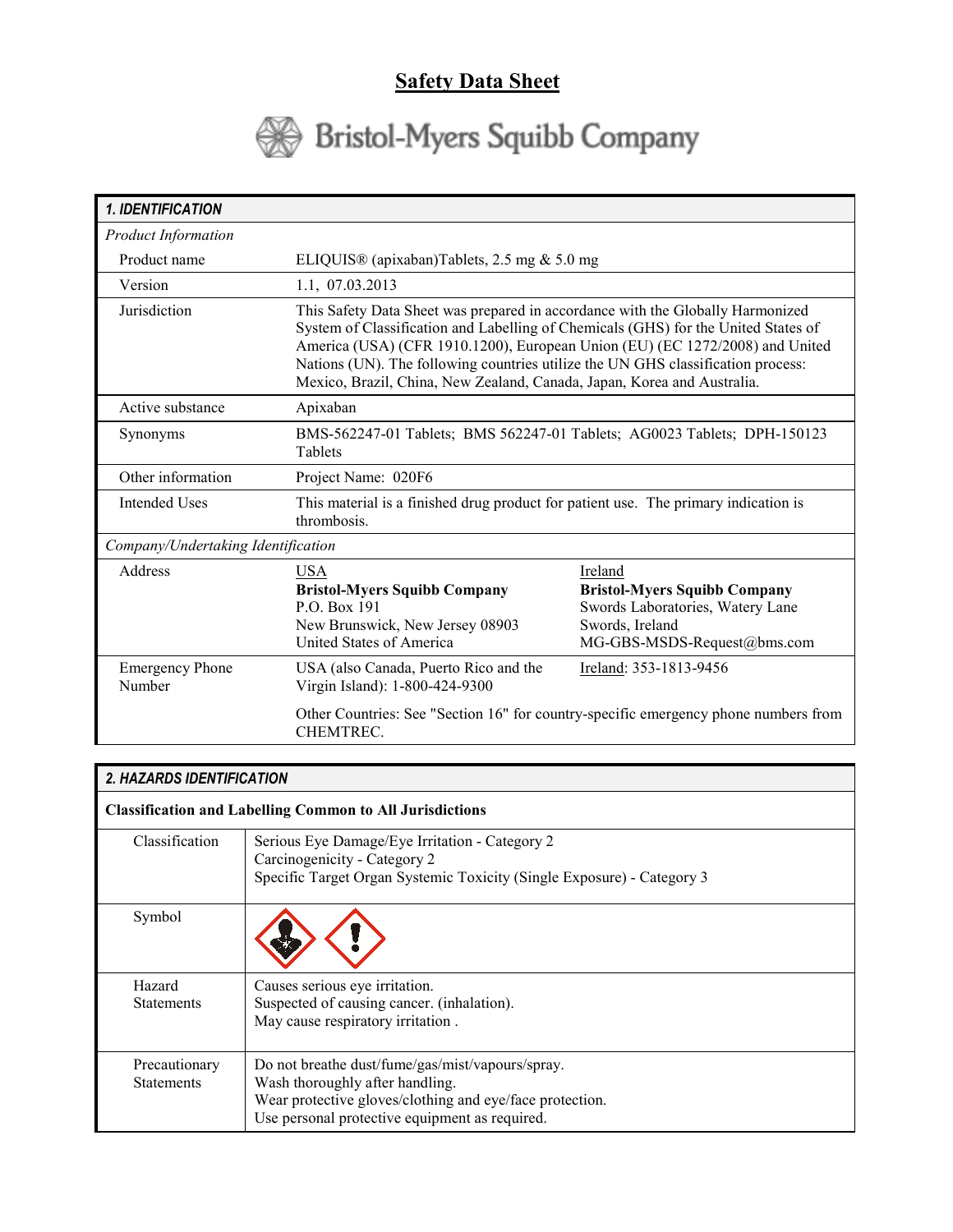*Bristol-Myers Squibb Company* <sup>000000121157</sup> *Page* <sup>2</sup> of <sup>18</sup>

| 2. HAZARDS IDENTIFICATION          |                                                                                                                                    |
|------------------------------------|------------------------------------------------------------------------------------------------------------------------------------|
|                                    | Use only outdoors or in a well-ventilated area.<br>Obtain special instructions before use.                                         |
|                                    | <b>Classification and Labelling for Specific Jurisdictions</b>                                                                     |
| <b>USA</b>                         |                                                                                                                                    |
| Classification                     | Specific Target Organ Systemic Toxicity (Repeated Exposure) - Category 1                                                           |
| Signal Word                        | Danger                                                                                                                             |
| Hazard<br><b>Statements</b>        | Causes damage to organs (blood, central nervous system, cardiovascular system, eyes) through<br>prolonged or repeated exposure.    |
| Precautionary<br><b>Statements</b> | Do not eat, drink or smoke when using this product.                                                                                |
| EU                                 |                                                                                                                                    |
| Classification                     | Specific Target Organ Systemic Toxicity (Repeated Exposure) - Category 2                                                           |
| Signal Word                        | Warning                                                                                                                            |
| Hazard<br><b>Statements</b>        | May cause damage to organs (blood, central nervous system, cardiovascular system, eyes)<br>through prolonged or repeated exposure. |
| UN                                 |                                                                                                                                    |
| Classification                     | Specific Target Organ Systemic Toxicity (Repeated Exposure) - Category 1                                                           |
| Signal Word                        | Danger                                                                                                                             |
| Hazard<br><b>Statements</b>        | Causes damage to organs (blood, central nervous system, cardiovascular system, eyes) through<br>prolonged or repeated exposure.    |
| Precautionary<br><b>Statements</b> | Do not eat, drink or smoke when using this product.                                                                                |

## *3. COMPOSITION/INFORMATION ON INGREDIENTS*

|                                  |               |                     | EU only                                                  |                                    |                    |
|----------------------------------|---------------|---------------------|----------------------------------------------------------|------------------------------------|--------------------|
| Components                       | Concentration | $CAS-N0$ .          | EINECS/ELINCS/<br><b>REACH</b><br>Registration<br>Number | $Symbol(s)$ /<br>$R$ -phrase $(s)$ | $H\text{-code}(s)$ |
| Hazardous components<br>Apixaban | $2.4\%$       | <b>Trade Secret</b> | --                                                       | T: R48/25                          | H372               |
| Microcrystalline Cellulose       | $< 40 \%$     | 9004-34-6           | 232-674-9                                                | Xi: R37                            | H335               |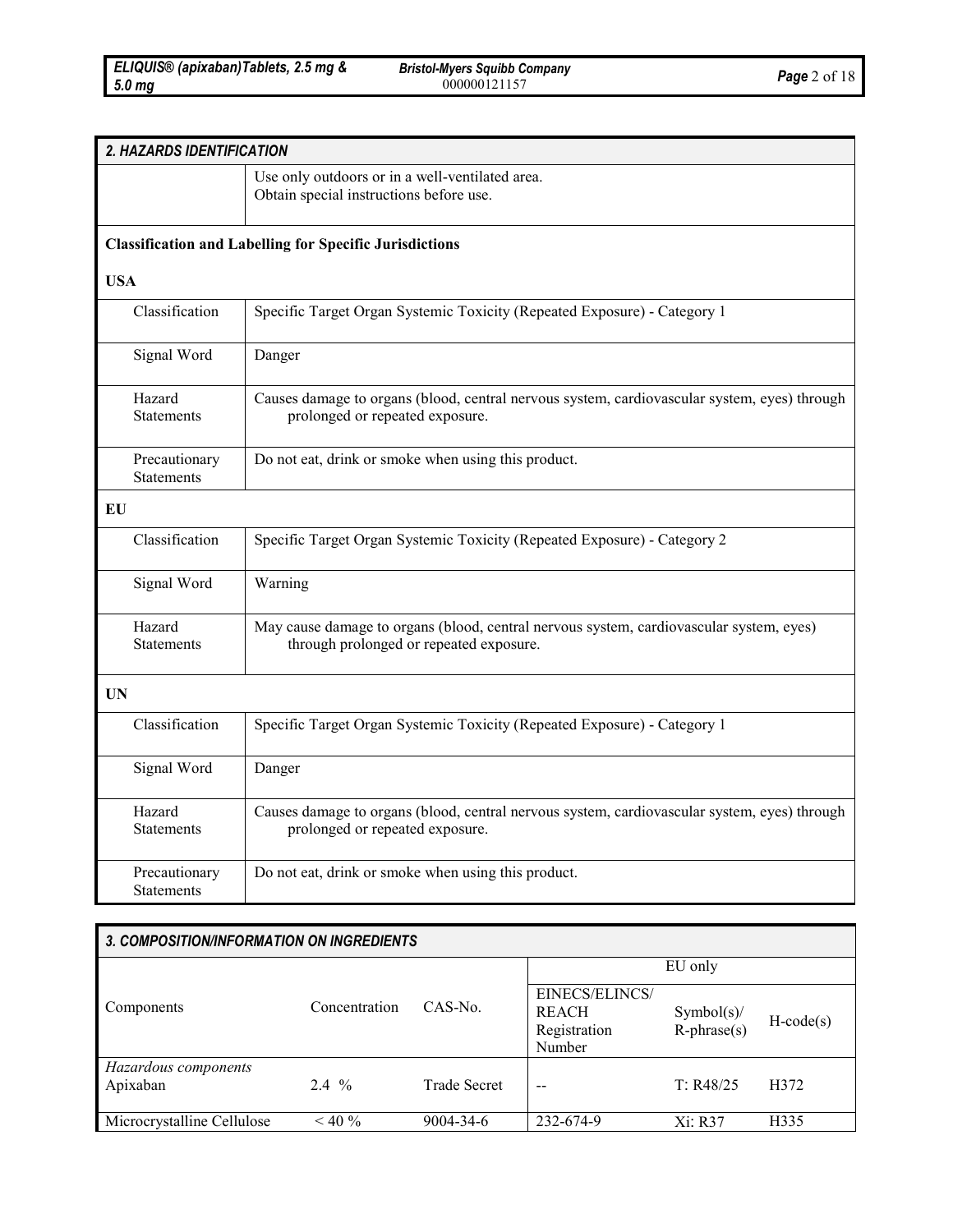| Sodium Lauryl Sulfate                                | $< 1\%$   | $151 - 21 - 3$  | 205-788-1                | Xn, Xi, N:<br>R <sub>21</sub> , R <sub>22</sub> ,<br>R36/37/38,<br>R51/53 | H <sub>3</sub> 02<br>H311<br>H315<br>H318<br>H335 |
|------------------------------------------------------|-----------|-----------------|--------------------------|---------------------------------------------------------------------------|---------------------------------------------------|
| Magnesium Stearate                                   | $< 5\%$   | 557-04-0        | 209-150-3                |                                                                           | H372                                              |
| Hydroxypropyl<br>Methylcellulose                     | $< 5\%$   | $9004 - 65 - 3$ | $\overline{\phantom{a}}$ |                                                                           | H372                                              |
| <b>Titanium Dioxide</b>                              | $< 1\%$   | 13463-67-7      | 236-675-5                | Xi, Xn:<br>R37, R40,<br>R <sub>53</sub>                                   | H351<br>H335<br>H372<br>H413                      |
| Other ingredients                                    |           |                 |                          |                                                                           |                                                   |
| Non-Hazardous Ingredients                            | $< 50 \%$ | Not available   | $-$                      |                                                                           |                                                   |
| See section 16 for Symbol, R-phrase and H-code text. |           |                 |                          |                                                                           |                                                   |

| <b>4. FIRST AID MEASURES</b> |                                                                                                                                                                                                                                                                                                                                                                                                                                                                                                                                                                                                                                                                                                                                                                                                                                       |
|------------------------------|---------------------------------------------------------------------------------------------------------------------------------------------------------------------------------------------------------------------------------------------------------------------------------------------------------------------------------------------------------------------------------------------------------------------------------------------------------------------------------------------------------------------------------------------------------------------------------------------------------------------------------------------------------------------------------------------------------------------------------------------------------------------------------------------------------------------------------------|
| Eye contact                  | IF IN EYES: Rinse cautiously with water for several minutes. Remove contact lenses, if<br>present and easy to do. Continue rinsing. If eye irritation persists, get medical<br>advice/attention.                                                                                                                                                                                                                                                                                                                                                                                                                                                                                                                                                                                                                                      |
| Skin contact                 | Take off contaminated clothing and shoes immediately. Wash off immediately with plenty<br>of water for at least 15 minutes. If exposed or concerned: Get medical attention/advice.                                                                                                                                                                                                                                                                                                                                                                                                                                                                                                                                                                                                                                                    |
| Inhalation                   | IF INHALED: Remove victim to fresh air and keep at rest in a position comfortable for<br>breathing. Call a POISON CENTER or doctor/physician if you feel unwell.                                                                                                                                                                                                                                                                                                                                                                                                                                                                                                                                                                                                                                                                      |
| Ingestion                    | Do NOT induce vomiting. Never give anything by mouth to an unconscious person. If<br>exposed or concerned: Get medical attention/advice.                                                                                                                                                                                                                                                                                                                                                                                                                                                                                                                                                                                                                                                                                              |
| Notes to Physician           | This product has been reported to interact with the following medications: drugs that inhibit<br>cytochrome P-450. Refer to Section 11.                                                                                                                                                                                                                                                                                                                                                                                                                                                                                                                                                                                                                                                                                               |
| Medical Surveillance         | A pre-placement physical examination and history for employees with potential exposure to<br>this compound is recommended. Baseline testing would include: a medical history with<br>emphasis on unusual bleeding, a complete blood count with differential. Based on<br>opportunity for exposure and duration of exposure a periodic follow-up examination may<br>be considered. This exam should be overseen by a physician thoroughly knowledgeable<br>about both the toxicity of this compound and the extent of work place exposure. It is<br>recommended that the content be similar to the pre-placement exam.<br>Employees who are pregnant, are breast-feeding, or who are concerned with other<br>reproductive issues should be encouraged to consult with the occupational health physician<br>monitoring worker's health. |

| <b>5. FIRE-FIGHTING MEASURES</b> |                                                                                                                        |  |  |
|----------------------------------|------------------------------------------------------------------------------------------------------------------------|--|--|
| <b>Flammable Properties</b>      | Not available                                                                                                          |  |  |
| <b>Extinguishing Media</b>       | Suitable extinguishing media: Dry chemical, Water spray, Foam<br>Unsuitable extinguishing media: Do NOT use water jet. |  |  |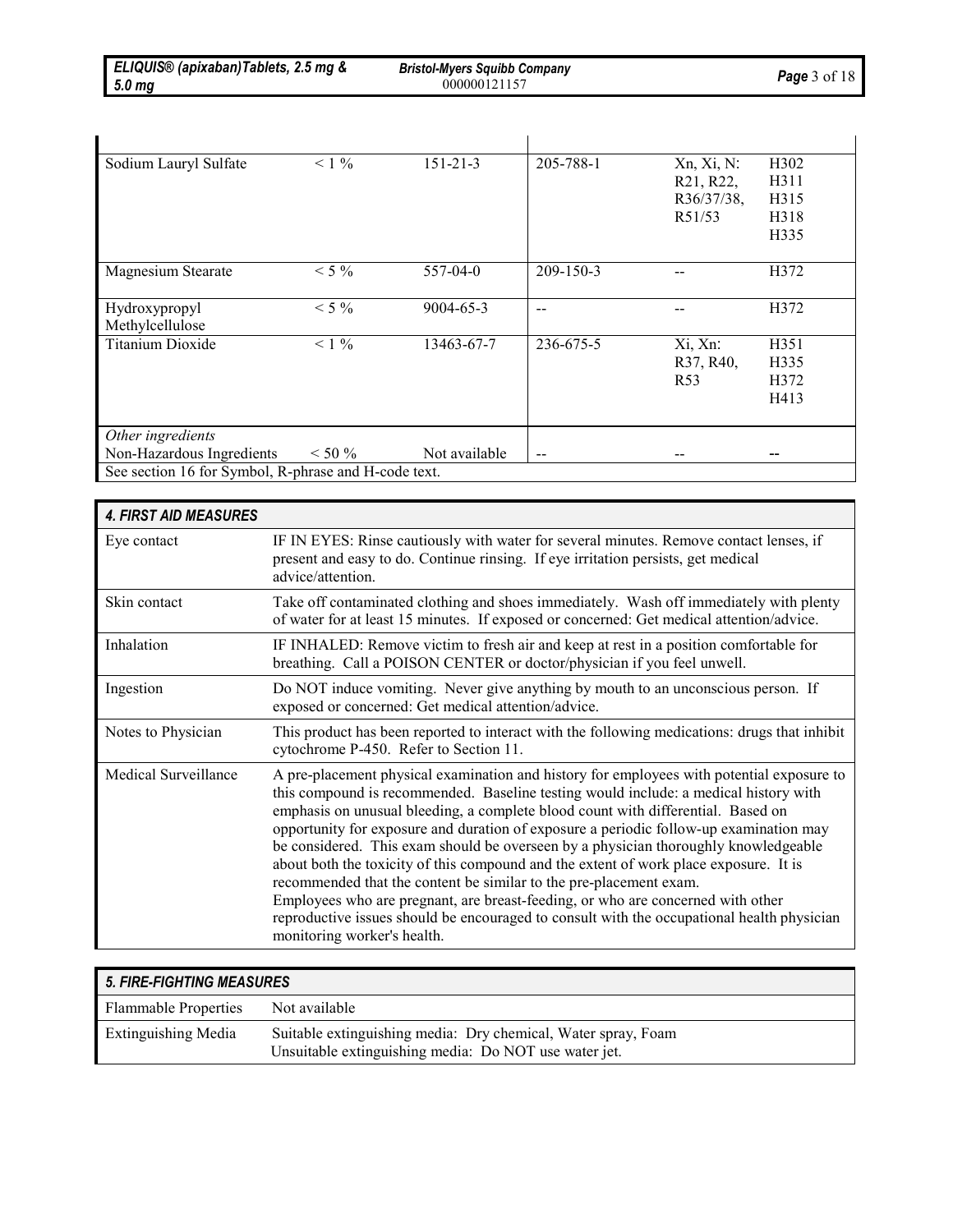| <b>5. FIRE-FIGHTING MEASURES</b> |                                                                                                                                                                                                                                                                                            |  |  |  |
|----------------------------------|--------------------------------------------------------------------------------------------------------------------------------------------------------------------------------------------------------------------------------------------------------------------------------------------|--|--|--|
| Protection of<br>Firefighters    | Specific hazards: Eye irritant Respiratory Irritant<br>Protective equipment: Use personal protective equipment. In the event of fire, wear self-<br>contained breathing apparatus.<br>Hazardous Combustion Products: carbon oxides (COx), nitrogen oxides (NOx), and,<br>sulphur compounds |  |  |  |
| Other information                | Decontaminate protective clothing and equipment before reuse.                                                                                                                                                                                                                              |  |  |  |

| <b>6. ACCIDENTAL RELEASE MEASURES</b> |                                                                                                                                                                                                                                                                                                                                                                                                    |  |  |
|---------------------------------------|----------------------------------------------------------------------------------------------------------------------------------------------------------------------------------------------------------------------------------------------------------------------------------------------------------------------------------------------------------------------------------------------------|--|--|
| Personal precautions                  | Refer to protective measures listed in sections 7 and 8. Use personal protective equipment.<br>Examples include tightly fitting safety goggles, lab coat and impervious gloves. Wear<br>respiratory protection. Depending on the nature of the spill (quantity and extent of spill)<br>additional protective clothing and equipment such as a self-contained breathing apparatus<br>may be needed. |  |  |
| Environmental<br>precautions          | Prevent release to drains and waterways. Prevent release to the environment.                                                                                                                                                                                                                                                                                                                       |  |  |
| <b>Containment Methods</b>            | Wet down any dust to prevent generation of aerosols, if appropriate. Cover with suitable<br>material.                                                                                                                                                                                                                                                                                              |  |  |
| Cleanup Methods                       | Contain and collect spillage and place in container for disposal according to local<br>regulations (see Section 13). Handle waste materials, including gloves, protective clothing,<br>contaminated spill cleanup material, etc., as appropriate for chemically and<br>pharmacologically similar materials.                                                                                        |  |  |

| 7. HANDLING AND STORAGE     |                                                                                                                                                                                                                                                                                                                                                                    |  |  |  |
|-----------------------------|--------------------------------------------------------------------------------------------------------------------------------------------------------------------------------------------------------------------------------------------------------------------------------------------------------------------------------------------------------------------|--|--|--|
| <b>Handling Precautions</b> | Avoid exposure - obtain special instructions before use. Avoid formation of dust and<br>aerosols. When handling broken or crushed tablets or capsules, ensure worker exposure is<br>below the recommended exposure limit. Keep away from heat and sources of ignition.<br>Prevent release to drains and waterways. Use only outdoors or in a well-ventilated area. |  |  |  |
| Container<br>Requirements   | Store in the original primary packaging as provided. Keep container tightly closed.                                                                                                                                                                                                                                                                                |  |  |  |
| <b>Storage Conditions</b>   | Store at 15-25 °C. Protect against light. Keep away from heat, sparks and flames. Store in<br>well-ventilated place.                                                                                                                                                                                                                                               |  |  |  |
| Specific use(s)             | Refer to Section 1                                                                                                                                                                                                                                                                                                                                                 |  |  |  |

| 8. EXPOSURE CONTROLS / PERSONAL PROTECTION |                            |                                   |             |        |  |  |
|--------------------------------------------|----------------------------|-----------------------------------|-------------|--------|--|--|
| Exposure $limit(s)$                        | Company Guideline          | <b>ACGIH</b>                      | Germany OEL | UK MEL |  |  |
| Apixaban                                   | $3 \mu g/m3$<br>8 hour-TWA | --                                |             |        |  |  |
| Microcrystalline<br>Cellulose              |                            | $10 \text{ mg/m}$ $3 \text{ TWA}$ |             | --     |  |  |
| Magnesium Stearate                         |                            | $10 \text{ mg/m}$ $3 \text{ TWA}$ |             | --     |  |  |
| Titanium Dioxide                           |                            | $10 \text{ mg/m}$ $3 \text{ TWA}$ |             |        |  |  |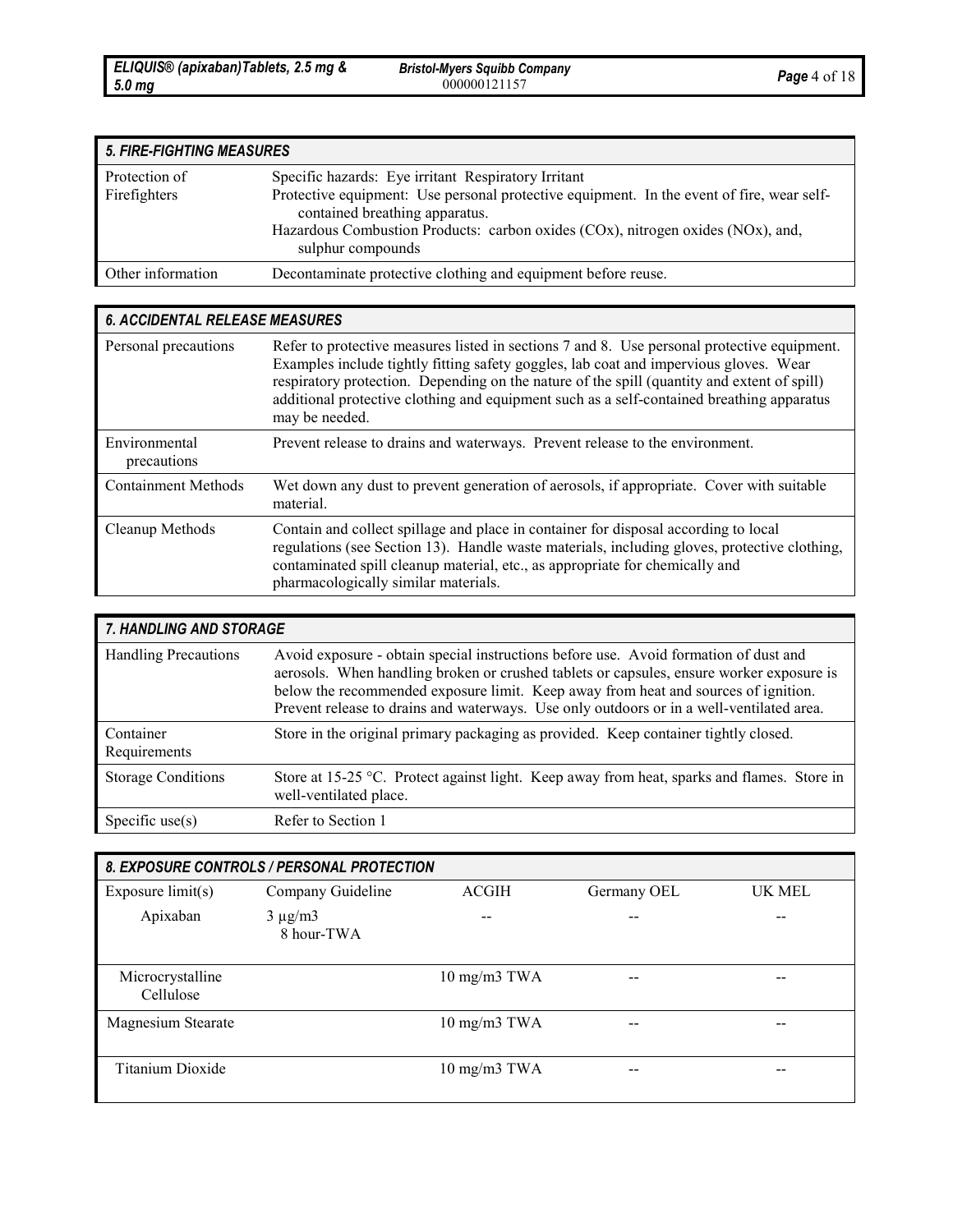| 8. EXPOSURE CONTROLS / PERSONAL PROTECTION                     |                                                                                                                                                                                                                                                                                                                                                                                                                                                                                                                                                                                                                                                                                                                                                                                                                                                                                                                                                                                                                                                                                                                                                                             |                                                                |                                                                                       |                                                                                                             |  |
|----------------------------------------------------------------|-----------------------------------------------------------------------------------------------------------------------------------------------------------------------------------------------------------------------------------------------------------------------------------------------------------------------------------------------------------------------------------------------------------------------------------------------------------------------------------------------------------------------------------------------------------------------------------------------------------------------------------------------------------------------------------------------------------------------------------------------------------------------------------------------------------------------------------------------------------------------------------------------------------------------------------------------------------------------------------------------------------------------------------------------------------------------------------------------------------------------------------------------------------------------------|----------------------------------------------------------------|---------------------------------------------------------------------------------------|-------------------------------------------------------------------------------------------------------------|--|
| Red Iron Oxide                                                 |                                                                                                                                                                                                                                                                                                                                                                                                                                                                                                                                                                                                                                                                                                                                                                                                                                                                                                                                                                                                                                                                                                                                                                             | 5 mg/m3 TWA<br>dust and fume,<br>as Fe<br>1 mg/m3 TWA<br>as Fe | 6 mg/m3 TWA<br>respirable<br>fraction<br>$1.5$ mg/m $3$ MAK<br>respirable<br>fraction | 10 mg/m3 STEL<br>fume, as Fe<br>2 mg/m3 STEL<br>as Fe<br>5 mg/m3 TWA<br>fume, as Fe<br>1 mg/m3 TWA<br>as Fe |  |
| Microcrystalline<br>Cellulose                                  | Occupational Exposure Limits have been established by:<br>- Belgium - Switzerland - Estonia - Spain - France - Ireland - Portugal                                                                                                                                                                                                                                                                                                                                                                                                                                                                                                                                                                                                                                                                                                                                                                                                                                                                                                                                                                                                                                           |                                                                |                                                                                       |                                                                                                             |  |
| Magnesium Stearate                                             | Occupational Exposure Limits have been established by:<br>- Belgium - Spain - Ireland - Portugal - Sweden                                                                                                                                                                                                                                                                                                                                                                                                                                                                                                                                                                                                                                                                                                                                                                                                                                                                                                                                                                                                                                                                   |                                                                |                                                                                       |                                                                                                             |  |
| <b>Titanium Dioxide</b>                                        | Occupational Exposure Limits have been established by:<br>- Austria - Belgium - Switzerland - Denmark - Estonia - Spain - France - Greece - Ireland<br>- Norway - Poland - Portugal - Sweden                                                                                                                                                                                                                                                                                                                                                                                                                                                                                                                                                                                                                                                                                                                                                                                                                                                                                                                                                                                |                                                                |                                                                                       |                                                                                                             |  |
| Red Iron Oxide                                                 | Occupational Exposure Limits have been established by:<br>- Austria - Belgium - Switzerland - Czech Republic - Denmark - Estonia - Spain - Finland<br>- France - Greece - Hungary - Ireland - The Netherlands - Norway - Poland - Portugal -<br>Sweden                                                                                                                                                                                                                                                                                                                                                                                                                                                                                                                                                                                                                                                                                                                                                                                                                                                                                                                      |                                                                |                                                                                       |                                                                                                             |  |
| Recommended<br><b>Industrial Hygiene</b><br>Monitoring Methods | Contact the Bristol-Myers Squibb AIHA accredited Industrial Hygiene Laboratory at 732-227-<br>6338. See Section 4 "Notes to Physician" for information on medical surveillance.                                                                                                                                                                                                                                                                                                                                                                                                                                                                                                                                                                                                                                                                                                                                                                                                                                                                                                                                                                                             |                                                                |                                                                                       |                                                                                                             |  |
|                                                                | EXPOSURE CONTROLS / PERSONAL PROTECTION FOR MATERIAL AS SUPPLIED                                                                                                                                                                                                                                                                                                                                                                                                                                                                                                                                                                                                                                                                                                                                                                                                                                                                                                                                                                                                                                                                                                            |                                                                |                                                                                       |                                                                                                             |  |
|                                                                | ELIQUIS® (apixaban)Tablets, 2.5 mg & 5.0 mg<br>2 -- Material is assigned to Exposure Control Band 2 (range 100 - 1000 μg/m3).                                                                                                                                                                                                                                                                                                                                                                                                                                                                                                                                                                                                                                                                                                                                                                                                                                                                                                                                                                                                                                               |                                                                |                                                                                       |                                                                                                             |  |
| Engineering<br>Controls and<br>Ventilation                     | FOR MANUFACTURING PROCESSES (BULK): Use process enclosures, containment<br>technology, or other engineering controls to keep airborne levels below recommended<br>exposure limit. When handling quantities up to 150 milligrams, a standard laboratory with<br>general laboratory dilution ventilation (e.g. 6-12 air changes per hour) is appropriate. When<br>handling quantities from 150 milligrams to 1 kilogram, work in a standard laboratory using a<br>fume hood; biological safety cabinet(Class II, all types), approved vented enclosure; specific<br>local exhaust. Quantities exceeding 1 kilogram should be handled in a designated laboratory.<br>A laminar flow/powder containment booth is recommended for handling $>1$ kilograms of<br>active substance. For manufacturing and pilot plant operations, use semi to closed material<br>transfer systems and containment of open operations. HEPA filtration for recirculation of<br>exhaust is required.<br>FOR CLINICAL SETTING USE (DRUG PRODUCT): When handling small quantities in a<br>clinical setting, good room ventilation is desirable. Specific engineering controls should not<br>be needed. |                                                                |                                                                                       |                                                                                                             |  |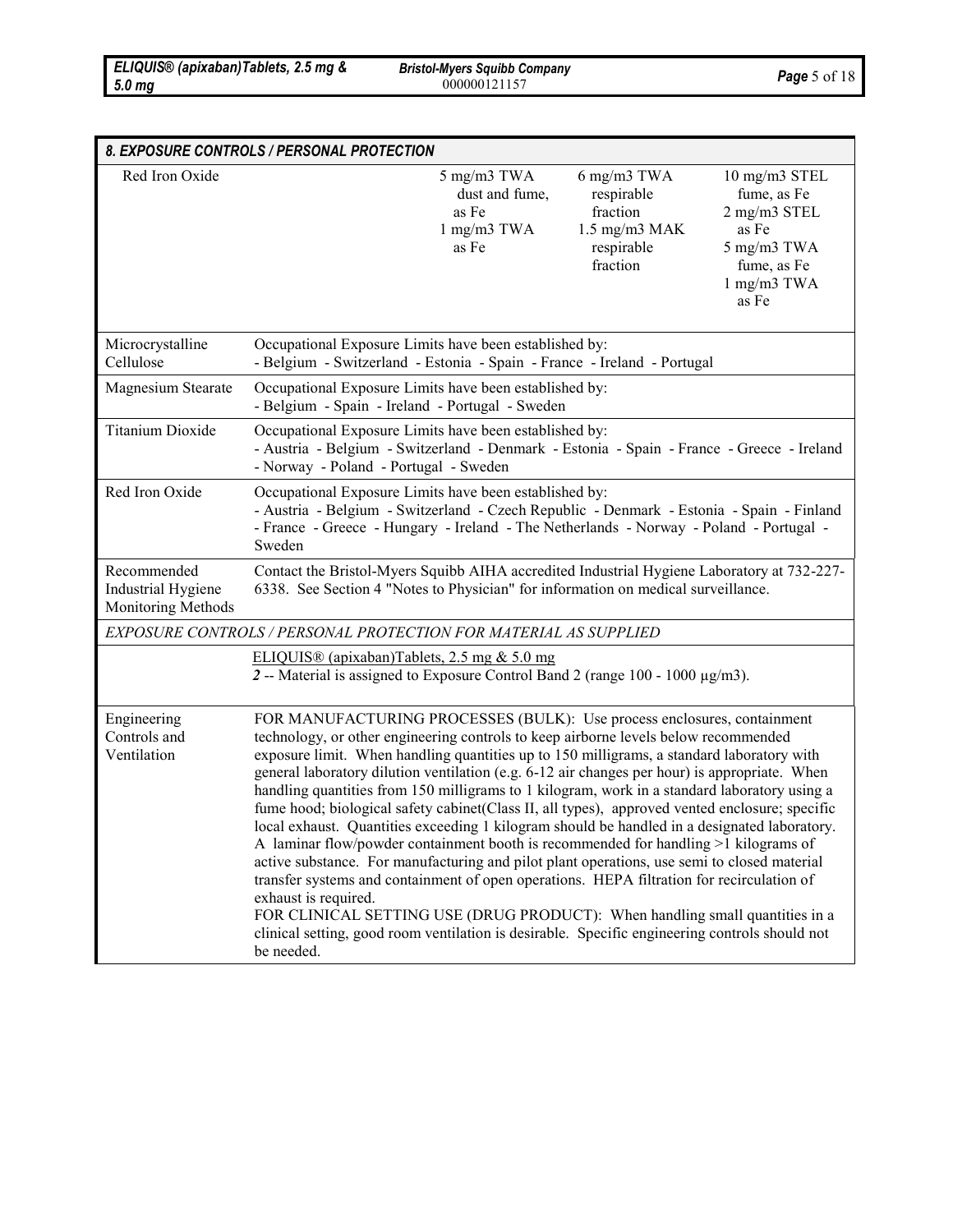| 8. EXPOSURE CONTROLS / PERSONAL PROTECTION |                                                                                                                                                                                                                                                                                                                                                                                                                                                                                                                                                                                                                                                                                                                                                                                                                                                                                                                                                                                                                                                                                                               |  |
|--------------------------------------------|---------------------------------------------------------------------------------------------------------------------------------------------------------------------------------------------------------------------------------------------------------------------------------------------------------------------------------------------------------------------------------------------------------------------------------------------------------------------------------------------------------------------------------------------------------------------------------------------------------------------------------------------------------------------------------------------------------------------------------------------------------------------------------------------------------------------------------------------------------------------------------------------------------------------------------------------------------------------------------------------------------------------------------------------------------------------------------------------------------------|--|
| Respiratory<br>protection                  | Use and selection of respiratory protection is based upon engineering controls in use and<br>potential for aerosol generation. When engineering controls are not sufficient control<br>exposure, wear an approved respirator with NIOSH Class 100 or high efficiency particulate<br>(HEPA) filters or cartridges (EN 140/EN 136) when exposures are up to 10 times the exposure<br>control guideline. Wear a loose-fitting (Tyvek or helmet type) HEPA powered-air purifying<br>respirator (PAPR) (EN 12941) when exposures are 10-25 times the exposure control<br>guideline. Wear a full facepiece negative pressure respirator with Class 100 or HEPA filters<br>(EN 136) when exposures are 25-50 times the exposure control guideline. Wear a tight-<br>fitting, full facepiece HEPA PAPR (EN 12942) when exposures are 50-100 times the exposure<br>control guideline. Wear a hood-shroud HEPA PAPR (EN 12941) or full facepiece supplied<br>air respirator (EN 139) operated in a pressure demand or other positive pressure mode when<br>exposures are 100-1000 times the exposure control guideline. |  |
| Eye protection                             | Safety glasses with side-shields are recommended (EN 166). Face shields or chemical safety<br>goggles (EN 166) may be required if splash potential exists or if corrosive materials are<br>present. Note: Choice of eye protection may be influenced by the type of respirator which is<br>selected.                                                                                                                                                                                                                                                                                                                                                                                                                                                                                                                                                                                                                                                                                                                                                                                                          |  |
| Hand protection                            | Impervious nitrile, rubber and latex gloves are recommended (EN 420, EN 374). If material<br>is handled in solution, the solvent should also be considered when selecting protective clothing<br>material. Please note that employees who are allergic to natural rubber latex should use nitrile<br>gloves.                                                                                                                                                                                                                                                                                                                                                                                                                                                                                                                                                                                                                                                                                                                                                                                                  |  |
| Skin and body<br>protection                | FOR MANUFACTURING PROCESSES (BULK): Wear a laboratory coat (EN 340) when<br>handling quantities up to 1 kilograms. For quantities over 1 kilogram, wear laboratory coat<br>(EN 340) or coverall of low permeability (EN 1149-1). For manufacturing operations, wear<br>coverall of low permeability (EN 1149-1).<br>FOR CLINICAL SETTING USE (DRUG PRODUCT): When handling small quantities in a<br>clinical setting, good room ventilation is desirable. Specific engineering controls should not<br>be needed.                                                                                                                                                                                                                                                                                                                                                                                                                                                                                                                                                                                              |  |
| Hygiene                                    | Wash hands and face before breaks and immediately after handling the product.                                                                                                                                                                                                                                                                                                                                                                                                                                                                                                                                                                                                                                                                                                                                                                                                                                                                                                                                                                                                                                 |  |
| Environmental<br>exposure controls         | Prevent release to drains and waterways.                                                                                                                                                                                                                                                                                                                                                                                                                                                                                                                                                                                                                                                                                                                                                                                                                                                                                                                                                                                                                                                                      |  |

| <b>9. PHYSICAL AND CHEMICAL PROPERTIES</b> |                                         |  |
|--------------------------------------------|-----------------------------------------|--|
| <b>General Information</b>                 |                                         |  |
| Appearance                                 |                                         |  |
| <b>Physical State</b>                      | solid                                   |  |
| Color                                      | yellow pink brown or white to off-white |  |
| Form                                       | tablet                                  |  |
| Odour                                      |                                         |  |
| Odour                                      | Not available                           |  |
| Odor Threshold                             | Not available                           |  |
|                                            |                                         |  |
| pH                                         | Not available                           |  |
| Other information                          |                                         |  |
| Bulk density                               | Not available                           |  |
| Evaporation rate                           | Not available                           |  |
| Molecular formula                          | Not applicable                          |  |
| Hydrolysis/Photolysis                      | Not available                           |  |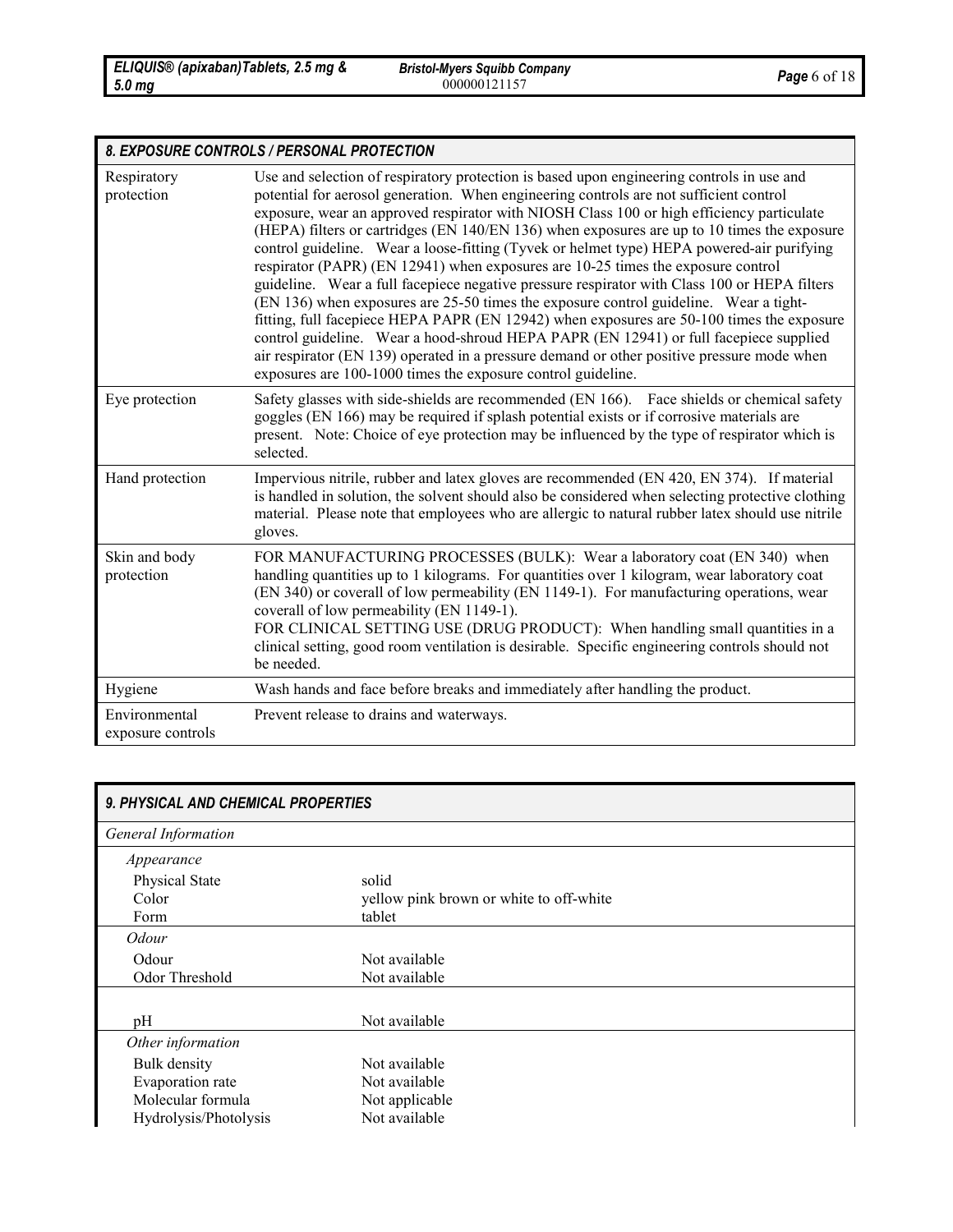| 9. PHYSICAL AND CHEMICAL PROPERTIES            |                |  |
|------------------------------------------------|----------------|--|
| Hygroscopicity                                 | Not available  |  |
| Molecular Weight                               | Not applicable |  |
| Log Octanol/Water Partition<br>Coeff [log Kow] | Not available  |  |
| <b>Surface Tension</b>                         | Not available  |  |
| pKa                                            | Not available  |  |
| Particle Size                                  | Not available  |  |
| Solubility, Water                              | Not available  |  |
| Specific Gravity/Relative<br>density           | Not available  |  |
| Viscosity, dynamic                             | Not available  |  |
| Viscosity, kinematic                           | Not available  |  |
| % Volatile                                     | Not available  |  |
| Thermal/Stability properties                   |                |  |
| Autoignition temperature                       | Not available  |  |
| <b>Boiling Point</b>                           | Not available  |  |
| Thermal decomposition                          | Not available  |  |
| Explosive Limits, LEL                          | Not available  |  |
| Explosive limits, UEL                          | Not available  |  |
| Explosiveness                                  | Not available  |  |
| Flammability                                   | Not available  |  |
| Flash point                                    | Not available  |  |
| <b>Melting Point</b>                           | Not available  |  |
| Oxidizing Potential                            | Not available  |  |
| Vapor Properties                               |                |  |
| Vapor Density                                  | Not available  |  |
| Vapor Pressure                                 | Not available  |  |
| <b>Saturated Vapor Concentration</b>           | Not available  |  |

| <b>10. STABILITY AND REACTIVITY</b> |                                           |                                                                                                                                                                                                                                                                                                                                                                                                                                                  |  |
|-------------------------------------|-------------------------------------------|--------------------------------------------------------------------------------------------------------------------------------------------------------------------------------------------------------------------------------------------------------------------------------------------------------------------------------------------------------------------------------------------------------------------------------------------------|--|
| Stability                           |                                           |                                                                                                                                                                                                                                                                                                                                                                                                                                                  |  |
|                                     | Chemical<br>Stability                     | Stable under normal conditions.                                                                                                                                                                                                                                                                                                                                                                                                                  |  |
|                                     | Conditions to<br>avoid                    | Not available                                                                                                                                                                                                                                                                                                                                                                                                                                    |  |
|                                     | Materials to<br>avoid                     | Not available                                                                                                                                                                                                                                                                                                                                                                                                                                    |  |
|                                     | Hazardous<br>decomposition<br>products    | Hazardous decomposition products formed under fire conditions.: carbon oxides (COx),<br>nitrogen oxides (NOx), and, sulphur compounds                                                                                                                                                                                                                                                                                                            |  |
|                                     | Hazardous<br>reactions                    | None known.                                                                                                                                                                                                                                                                                                                                                                                                                                      |  |
|                                     | Sensitivity to static discharge/Dust exp. |                                                                                                                                                                                                                                                                                                                                                                                                                                                  |  |
|                                     | Summary<br><b>Statements</b>              | Although material has not been specifically tested, fine dust suspended in air in sufficient<br>concentration and in the presence of an ignition source may pose a potential explosion hazard.<br>Provide appropriate bonding and grounding protection to control static charge. Powder<br>handling equipment such as dust collectors, dryers, and mills may require additional protective<br>measures (e.g. explosion venting, inerting, etc.). |  |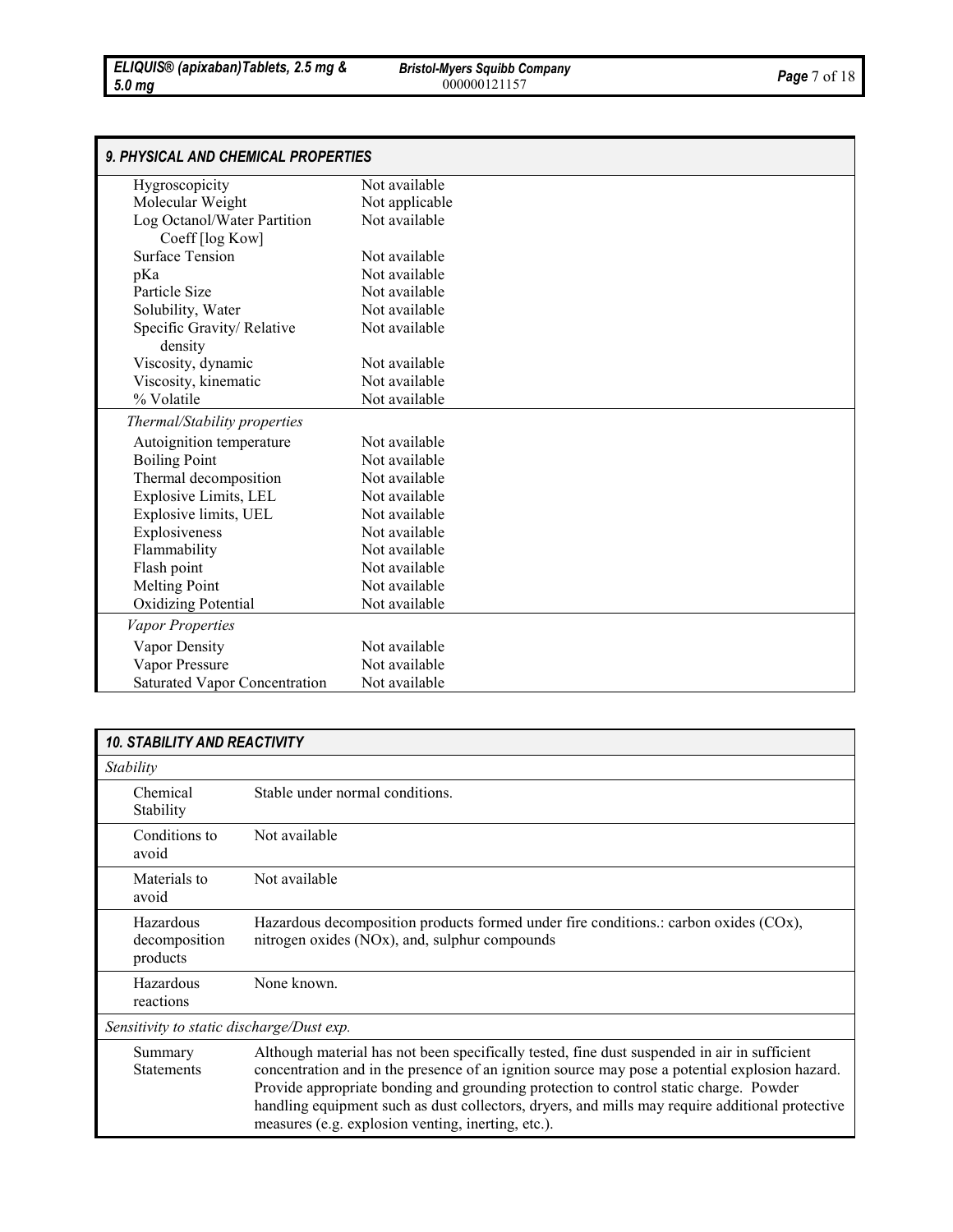| 11. TOXICOLOGICAL INFORMATION |                                                                        |  |
|-------------------------------|------------------------------------------------------------------------|--|
| Routes of Entry               | Ingestion, inhalation, Eye contact, Skin contact                       |  |
| Eye Irritation                | Apixaban<br>Not an eye irritant based on in vitro assay                |  |
|                               | Microcrystalline Cellulose<br>Mildly irritating to eyes.               |  |
|                               | Sodium Lauryl Sulfate<br>Severely irritating to eyes.                  |  |
|                               | <b>Magnesium Stearate</b><br>May cause mechanical irritation.          |  |
|                               | Hydroxypropyl Methylcellulose<br>Dust may cause mechanical irritation. |  |
|                               | <b>Titanium Dioxide</b><br>Dust may cause mechanical irritation.       |  |
|                               |                                                                        |  |
| Skin Irritation               | Apixaban<br>Not irritating to skin.                                    |  |
|                               | Microcrystalline Cellulose<br>Not irritating to skin.                  |  |
|                               | Sodium Lauryl Sulfate<br>Irritating to skin.                           |  |
|                               | <b>Magnesium Stearate</b><br>May cause mechanical irritation.          |  |
|                               | <b>Titanium Dioxide</b><br>Dust may cause mechanical irritation.       |  |
| Respiratory<br>Irritation     | Microcrystalline Cellulose<br>Respiratory Irritant                     |  |
|                               | Sodium Lauryl Sulfate<br>Irritating to respiratory tract.              |  |
|                               | <b>Titanium Dioxide</b><br>Irritating to respiratory tract.            |  |
|                               |                                                                        |  |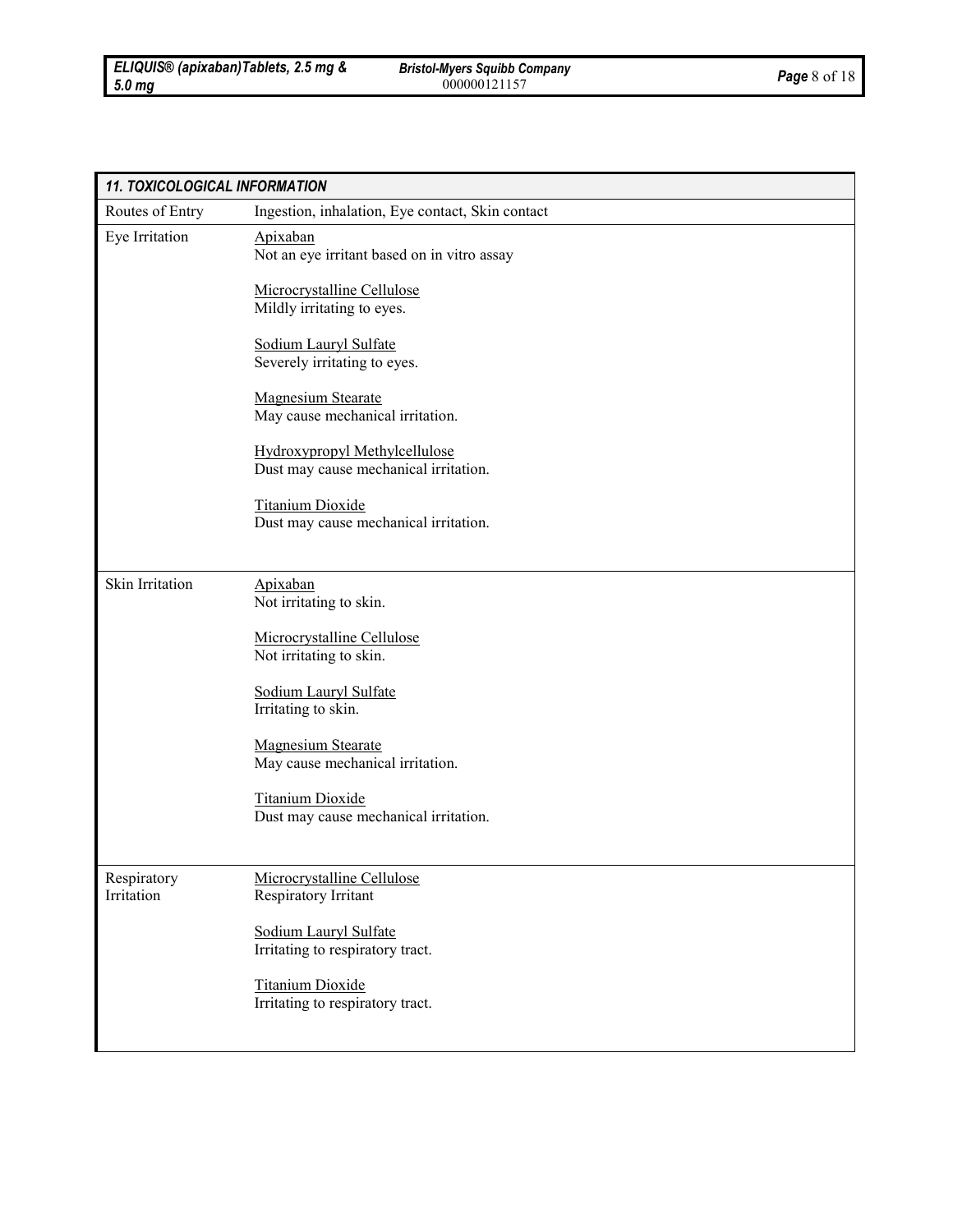*Bristol-Myers Squibb Company* <sup>000000121157</sup> *Page* <sup>9</sup> of <sup>18</sup>

### *11. TOXICOLOGICAL INFORMATION*

| Sensitization | Apixaban<br>Not a dermal sensitizer in an experimental study                              |
|---------------|-------------------------------------------------------------------------------------------|
|               | Microcrystalline Cellulose<br>Not a dermal sensitizer                                     |
|               | Sodium Lauryl Sulfate<br>Allergic contact dermatitis is quite rare but has been reported. |
|               | <b>Titanium Dioxide</b><br>Not a dermal sensitizer                                        |
|               |                                                                                           |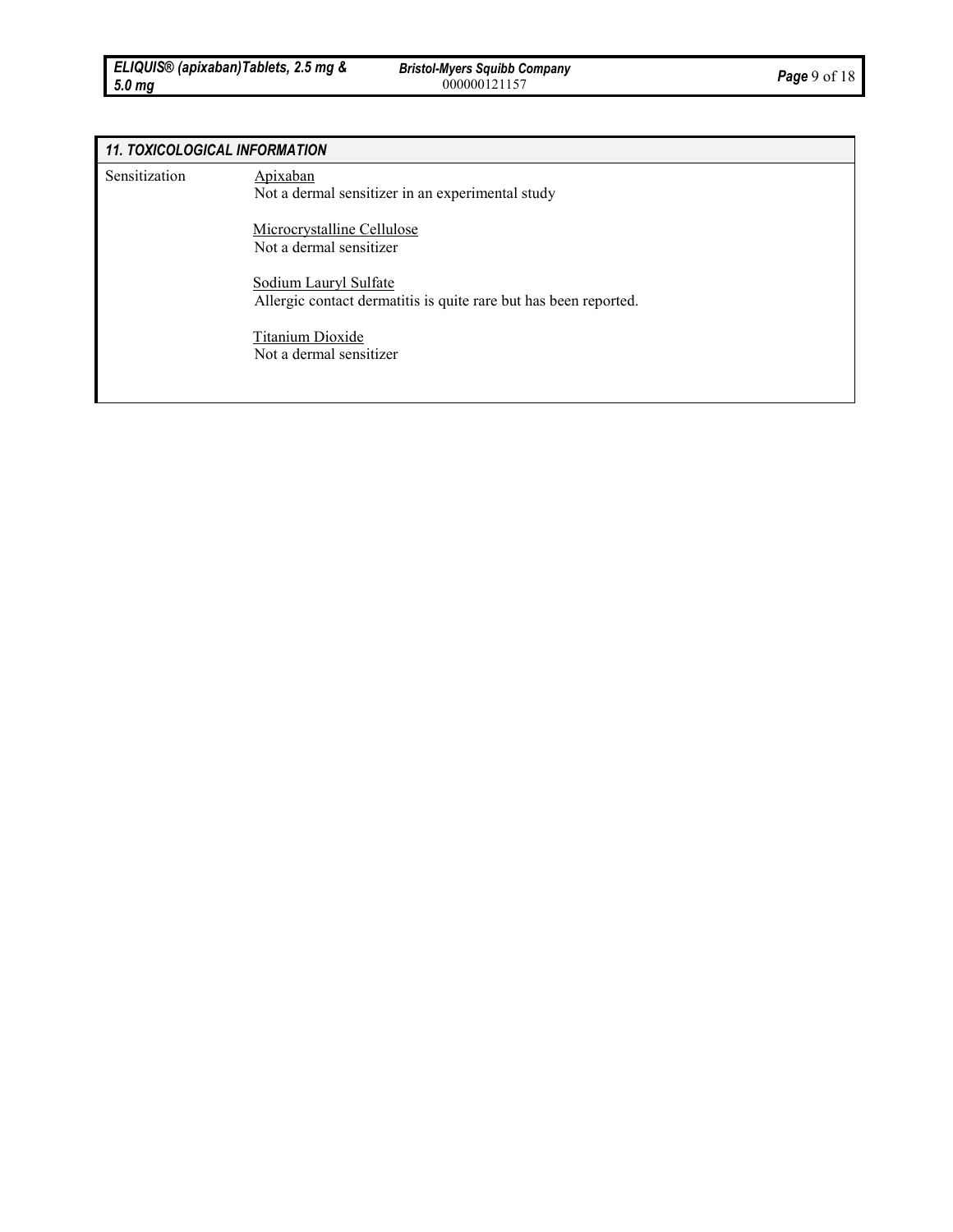*Bristol-Myers Squibb Company* <sup>000000121157</sup> *Page* <sup>10</sup> of <sup>18</sup>

| 11. TOXICOLOGICAL INFORMATION  |                                                                                                                                                                                                                                                                                                                                                                                       |
|--------------------------------|---------------------------------------------------------------------------------------------------------------------------------------------------------------------------------------------------------------------------------------------------------------------------------------------------------------------------------------------------------------------------------------|
| <b>Acute Toxicity</b><br>Study | <b>Acute Oral</b><br><b>Apixaban</b><br>LD50 (rat, males and females): $> 4,510$ mg/kg<br>LD50 (mouse, males and females): $> 4,000$ mg/kg<br>Minimum lethal dose (monkey, males and females): 100 mg/kg Hemorrhaging was<br>considered secondary to inadvertent arterial puncture in association with drug treatment.<br>LD50 (dog, females): $> 1,500$ mg/kg No mortality occurred. |
|                                | Microcrystalline Cellulose<br>LD50 (rat, males and females): $>$ 5,000 mg/kg                                                                                                                                                                                                                                                                                                          |
|                                | Sodium Lauryl Sulfate<br>LD50 (rat): $1,288$ mg/kg<br>LD50 (rat): 1,288 mg/kg<br>LD50 (rat): $1,288$ mg/kg<br>LD50 (rat): $1,288$ mg/kg                                                                                                                                                                                                                                               |
|                                | <b>Titanium Dioxide</b><br>LD50 (rat): $> 10,000$ mg/kg<br>LD50 (rat): $> 10,000$ mg/kg                                                                                                                                                                                                                                                                                               |
|                                | <b>Acute Dermal</b><br>Microcrystalline Cellulose<br>LD50 (rat, males and females): $>$ 2,000 mg/kg                                                                                                                                                                                                                                                                                   |
|                                | Sodium Lauryl Sulfate<br>LD50 (rat): $>$ 2,000 mg/kg<br>LD50 (rabbit): $580$ mg/kg<br>LD50 (rabbit): 580 mg/kg<br>LD50 (rabbit): $580$ mg/kg<br>LD50 (rabbit): 580 mg/kg<br>LD50 (guinea pig): 1,200 - 2,000 mg/kg                                                                                                                                                                    |
|                                | <b>Titanium Dioxide</b><br>LD50 (rabbit): $> 10,000$ mg/kg<br>LD50 (rabbit): $> 10,000$ mg/kg                                                                                                                                                                                                                                                                                         |
|                                | <b>Acute inhalation toxicity</b><br>Microcrystalline Cellulose<br>LC50 (rat, males and females): $>$ 5350 mg/m3/4 H                                                                                                                                                                                                                                                                   |
|                                | Sodium Lauryl Sulfate<br>LC50 (rat): $> 3,900$ mg/m3/1hr/1 H                                                                                                                                                                                                                                                                                                                          |
|                                | <b>Titanium Dioxide</b><br>LC50 (rat): $>$ 2.29 mg/l/4 H/4 H                                                                                                                                                                                                                                                                                                                          |
|                                | Acute toxicity (other routes of administration)<br><b>Apixaban</b><br>LD50 (mouse, males and females, intravenous): 50 mg/kg                                                                                                                                                                                                                                                          |
|                                | Microcrystalline Cellulose<br>LD50 (rat, males, intraperitoneal): $>$ 3,160 mg/kg                                                                                                                                                                                                                                                                                                     |
|                                | Hydroxypropyl Methylcellulose<br>LD50 (rat, intraperitoneal): 5,200 mg/kg<br>LD50 (mouse, intraperitoneal): 5,000 mg/kg                                                                                                                                                                                                                                                               |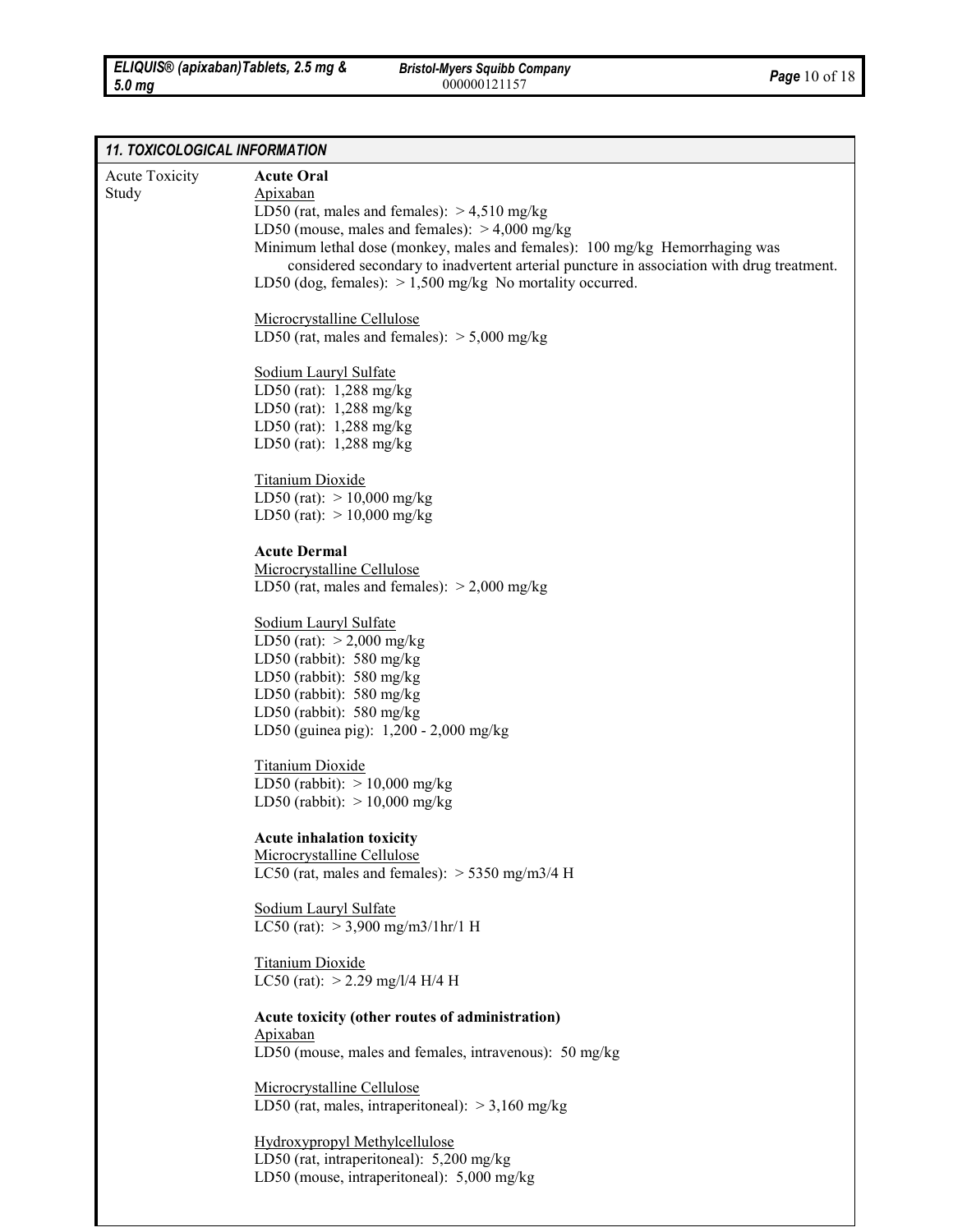| 11. TOXICOLOGICAL INFORMATION    |                                                                                                                                                                                                                                                                                                                                                                                                                                                                                                                                                                                                                                                                                                                                                                                                                                                                                                                                                                                                        |  |
|----------------------------------|--------------------------------------------------------------------------------------------------------------------------------------------------------------------------------------------------------------------------------------------------------------------------------------------------------------------------------------------------------------------------------------------------------------------------------------------------------------------------------------------------------------------------------------------------------------------------------------------------------------------------------------------------------------------------------------------------------------------------------------------------------------------------------------------------------------------------------------------------------------------------------------------------------------------------------------------------------------------------------------------------------|--|
| <b>Repeated Dose</b><br>Toxicity | Apixaban<br>12 weeks - 105 weeks oral (daily) mouse, rat, dog study (males and females): $NOAEL = 5$<br>mg/kg; Low dose effects include: minimal changes in clinical chemistry parameters,<br>changes in blood clotting parameters. High dose microscopic effects include: lymph<br>nodes. After recovery, all parameters returned to normal.<br>2 Weeks intravenous (daily) dog study (males and females): NOAEL = $0.4 \text{ mg/kg}$ ; Low dose<br>effects include: minimal changes in clinical pathology parameters, changes in blood<br>clotting parameters.<br>Sodium Lauryl Sulfate<br>2 Years Dietary (daily) rat study : $NOAEL = 1\%$ ; No significant adverse effects were<br>observed.                                                                                                                                                                                                                                                                                                     |  |
|                                  | Magnesium Stearate<br>3 months Dietaryrat study : NOAEL = 2,500 mg/kg; Low dose effects include: decreased<br>weight gain, liver effects, kidney stones.                                                                                                                                                                                                                                                                                                                                                                                                                                                                                                                                                                                                                                                                                                                                                                                                                                               |  |
|                                  | <b>Titanium Dioxide</b><br><b>Assessment Repeat Dose Toxicity</b><br>Several studies were conducted. See "Human Experience".                                                                                                                                                                                                                                                                                                                                                                                                                                                                                                                                                                                                                                                                                                                                                                                                                                                                           |  |
| Genetic Toxicity                 | Apixaban<br>In vitro<br>Ames reverse-mutation assay -- negative<br>Chromosome aberration test in vitro -- negative<br>in vivo<br>3 Days oral, Mutagenicity (micronucleus test) (rat) -- negative<br>1 months oral, Chromosomal aberrations (rat) -- negative<br><b>Mutagenicity Assessment</b><br>This material was negative in a battery of in vivo and in vitro genotoxicity assays.<br>Microcrystalline Cellulose<br><b>Mutagenicity Assessment</b><br>This material was negative in a battery of in vivo and in vitro genotoxicity assays.<br>Sodium Lauryl Sulfate<br><b>Mutagenicity Assessment</b><br>Several studies were conducted. This material was negative in a battery of in vivo and in vitro<br>genotoxicity assays. Not considered a mutagen according to 29 CFR 1910, 67/348/EC or<br>Canadian Controlled Products Regulations.<br><b>Titanium Dioxide</b><br><b>Mutagenicity Assessment</b><br>This material was negative in a battery of in vivo and in vitro genotoxicity assays. |  |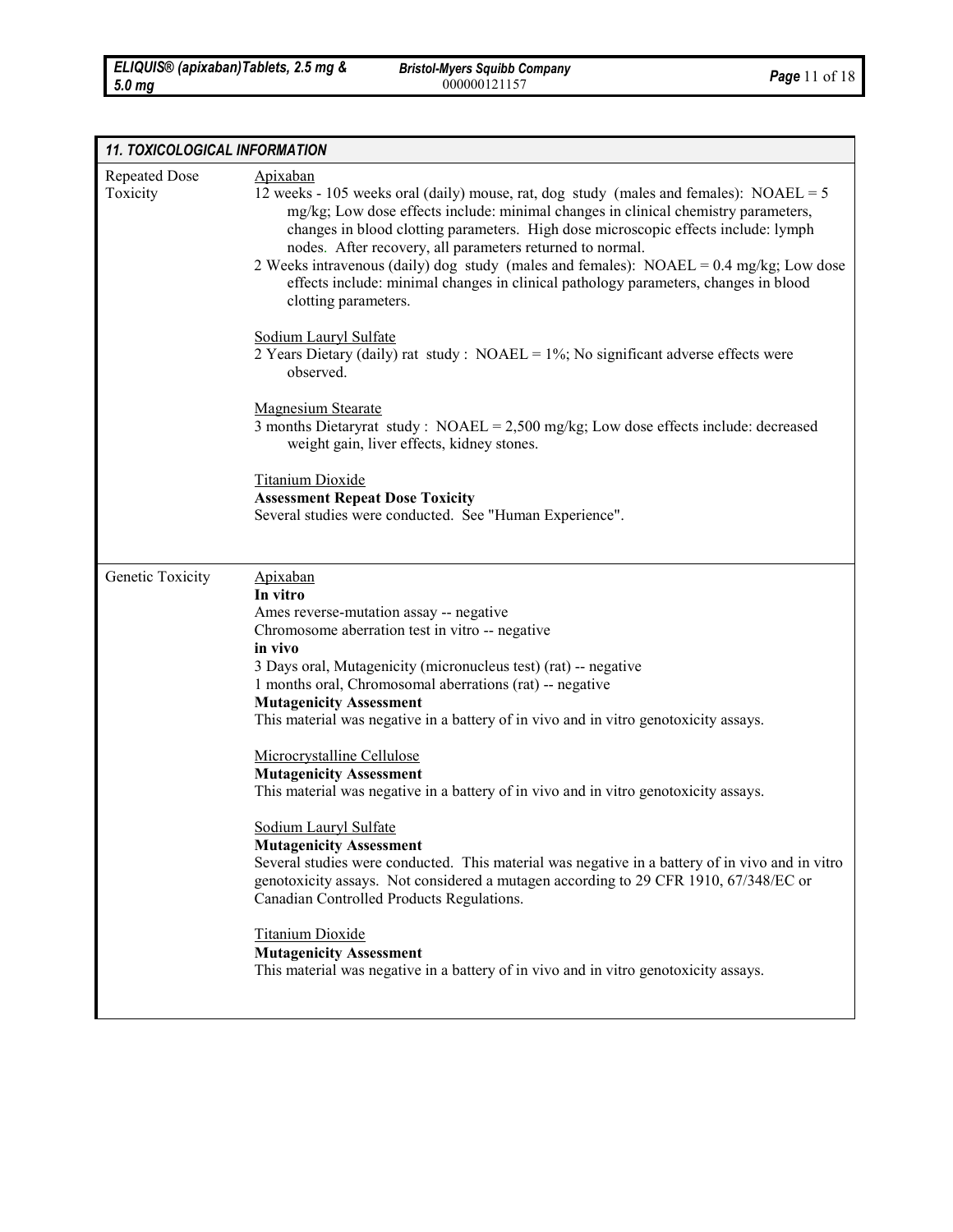*Bristol-Myers Squibb Company* <sup>000000121157</sup> *Page* <sup>12</sup> of <sup>18</sup>

| <b>11. TOXICOLOGICAL INFORMATION</b> |                                                                                                                                                                                                                                                                                                                                                                                                                                                                                                                                                                                                                                                                                                                                                                                                                                                                                                                                                               |             |            |
|--------------------------------------|---------------------------------------------------------------------------------------------------------------------------------------------------------------------------------------------------------------------------------------------------------------------------------------------------------------------------------------------------------------------------------------------------------------------------------------------------------------------------------------------------------------------------------------------------------------------------------------------------------------------------------------------------------------------------------------------------------------------------------------------------------------------------------------------------------------------------------------------------------------------------------------------------------------------------------------------------------------|-------------|------------|
| Carcinogenicity                      | <u>Apixaban</u><br>104 Weeks Dietary (daily) rat study : Tumor NOAEL = 600 mg/kg (males and females).<br>No treatment-related tumors were observed.<br>104 Weeks Dietary (daily) mouse study : Tumor NOAEL = $1,500$ mg/kg (males and<br>females). No treatment-related tumors were observed.<br><b>Carcinogenicity Assessment</b><br>This material did not show carcinogenic potential in animal studies.<br>Microcrystalline Cellulose<br><b>Carcinogenicity Assessment</b><br>This material did not show carcinogenic potential in animal studies. Not classifiable as to its<br>carcinogenicity to humans.<br><b>Magnesium Stearate</b><br><b>Carcinogenicity Assessment</b><br>Not classifiable as to its carcinogenicity to humans.<br><b>Titanium Dioxide</b><br><b>Carcinogenicity Assessment</b><br>Tumors were observed at high dose in animal studies by inhalation and intratracheal<br>administration. Tumors were not observed by other routes. |             |            |
| Carcinogenicity                      | <b>ACGIH</b>                                                                                                                                                                                                                                                                                                                                                                                                                                                                                                                                                                                                                                                                                                                                                                                                                                                                                                                                                  | <b>IARC</b> | <b>NTP</b> |
| Apixaban                             |                                                                                                                                                                                                                                                                                                                                                                                                                                                                                                                                                                                                                                                                                                                                                                                                                                                                                                                                                               |             |            |
| Microcrystalline<br>Cellulose        |                                                                                                                                                                                                                                                                                                                                                                                                                                                                                                                                                                                                                                                                                                                                                                                                                                                                                                                                                               |             |            |
| Sodium Lauryl<br>Sulfate             |                                                                                                                                                                                                                                                                                                                                                                                                                                                                                                                                                                                                                                                                                                                                                                                                                                                                                                                                                               | --          |            |
| Magnesium Stearate                   | A4                                                                                                                                                                                                                                                                                                                                                                                                                                                                                                                                                                                                                                                                                                                                                                                                                                                                                                                                                            |             |            |
| Hydroxypropyl<br>Methylcellulose     | --                                                                                                                                                                                                                                                                                                                                                                                                                                                                                                                                                                                                                                                                                                                                                                                                                                                                                                                                                            |             |            |
| <b>Titanium Dioxide</b>              | A4                                                                                                                                                                                                                                                                                                                                                                                                                                                                                                                                                                                                                                                                                                                                                                                                                                                                                                                                                            | 2B          |            |
| Reproductive<br>Toxicity             | Apixaban<br>2 Weeks oral (daily) exposure time = 45 Days Study of Fertility and Early Embryonic<br>Development (rat)<br>(males and females) $LOAEL = 50$ mg/kg<br>Effects include: changes in blood clotting parameters. No effects were found on mating<br>or fertility.<br><b>Assessment Reproductive Toxicity</b><br>Data indicate that this compound is not a reproductive hazard.<br>Microcrystalline Cellulose<br><b>Assessment Reproductive Toxicity</b><br>Data indicate that this compound is not a reproductive hazard.                                                                                                                                                                                                                                                                                                                                                                                                                             |             |            |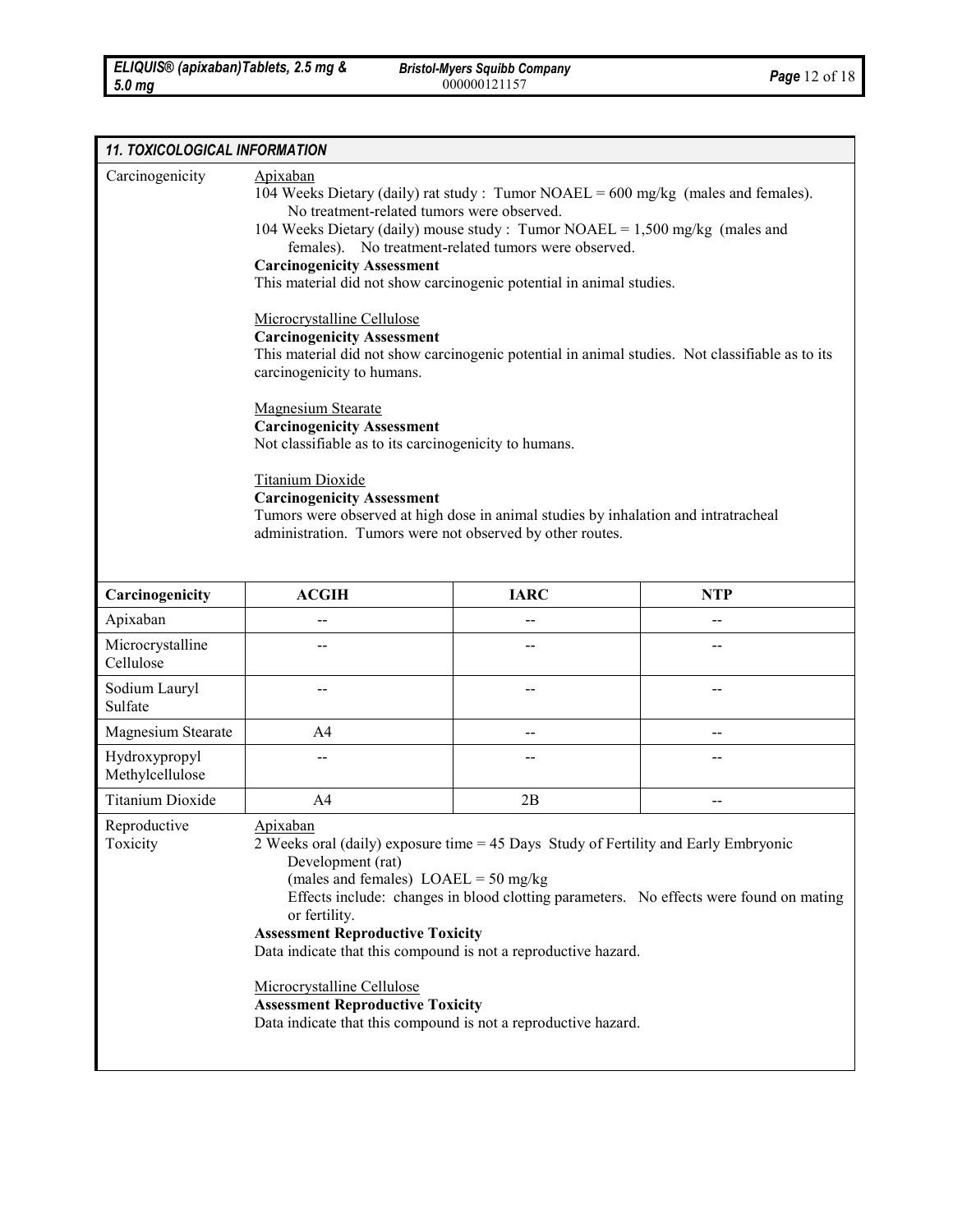| 11. TOXICOLOGICAL INFORMATION |                                                                                                                                                                                                                                                                                                                                                                                                                                                                                                                                                                                                                                                                                                                                                                                                                                                                                                                                                                                                                                                                                                                                                                                                                                                                                                                                                                                                                                                                                                                                                                                                                                                                                                                                                                                                                                                                        |  |
|-------------------------------|------------------------------------------------------------------------------------------------------------------------------------------------------------------------------------------------------------------------------------------------------------------------------------------------------------------------------------------------------------------------------------------------------------------------------------------------------------------------------------------------------------------------------------------------------------------------------------------------------------------------------------------------------------------------------------------------------------------------------------------------------------------------------------------------------------------------------------------------------------------------------------------------------------------------------------------------------------------------------------------------------------------------------------------------------------------------------------------------------------------------------------------------------------------------------------------------------------------------------------------------------------------------------------------------------------------------------------------------------------------------------------------------------------------------------------------------------------------------------------------------------------------------------------------------------------------------------------------------------------------------------------------------------------------------------------------------------------------------------------------------------------------------------------------------------------------------------------------------------------------------|--|
| Developmental<br>Toxicity     | <u>Apixaban</u><br>10 Days oral (daily) exposure time = 10 Days Study of Embryo-Fetal Development (mouse)<br>(parent, females) $LOAEL = 600$ mg/kg<br>(embryo/fetus) NOAEL = $1500$ mg/kg<br>Maternal effects include: changes in blood clotting parameters. No effects were<br>observed in the fetus/embryo.<br>9 Days oral (daily) Study of Embryo-Fetal Development (rat)<br>(parent, females) $LOAEL = 100$ mg/kg<br>(embryo/fetus) NOAEL = $3000 \text{ mg/kg}$<br>Maternal effects include: vaginal discharge, fecal changes. No effects were observed in<br>the fetus/embryo.<br>12 Days oral (daily) Study of Embryo-Fetal Development (rabbit)<br>(parent, females) NOAEL = $1500$ mg/kg<br>(embryo/fetus) NOAEL = $1500$ mg/kg<br>No significant adverse effects were observed.<br>13 Days intravenous (daily) Study of Embryo-Fetal Development (rabbit)<br>(parent, females) $LOAEL = 1.25$ mg/kg<br>(embryo/fetus) $NOAEL = 5$ mg/kg<br>Maternal effects include: damage at injection sites, changes in blood clotting parameters.<br>No effects were observed in the fetus/embryo.<br>oral Study of Pre- and Postnatal Development (rat)<br>(parent, females) $LOAEL = 25$ mg/kg<br>$(F1$ offspring) NOAEL = 25 mg/kg<br>Offspring effects include: decreased fertility. Maternal effects include: changes in blood<br>clotting parameters.<br><b>Developmental Toxicity Assessment</b><br>No adverse developmental effects were observed in animal studies. Anticoagulants may cause<br>increased bleeding during childbirth.<br>Microcrystalline Cellulose<br><b>Developmental Toxicity Assessment</b><br>Available data do not indicate a potential for selective developmental toxicity.<br>Sodium Lauryl Sulfate<br><b>Developmental Toxicity Assessment</b><br>Adverse effects on the fetus occur only at doses that also cause maternal toxicity. |  |
| Human experience              | <b>Experiences with Human Exposure</b><br>Apixaban<br>oral Clinical trial(s) low exposure - acute effects include: headache, dizziness, bleeding,<br>bruising, blood in stool, bloody urine, nausea. low exposure - long term exposure<br>effects include: constipation, fever, cerebral bleeding.<br><b>Titanium Dioxide</b><br>Incident report(s) worker exposure low exposure - acute effects include: cough, breathing<br>difficulties, rhinitis, Irritating to respiratory system                                                                                                                                                                                                                                                                                                                                                                                                                                                                                                                                                                                                                                                                                                                                                                                                                                                                                                                                                                                                                                                                                                                                                                                                                                                                                                                                                                                 |  |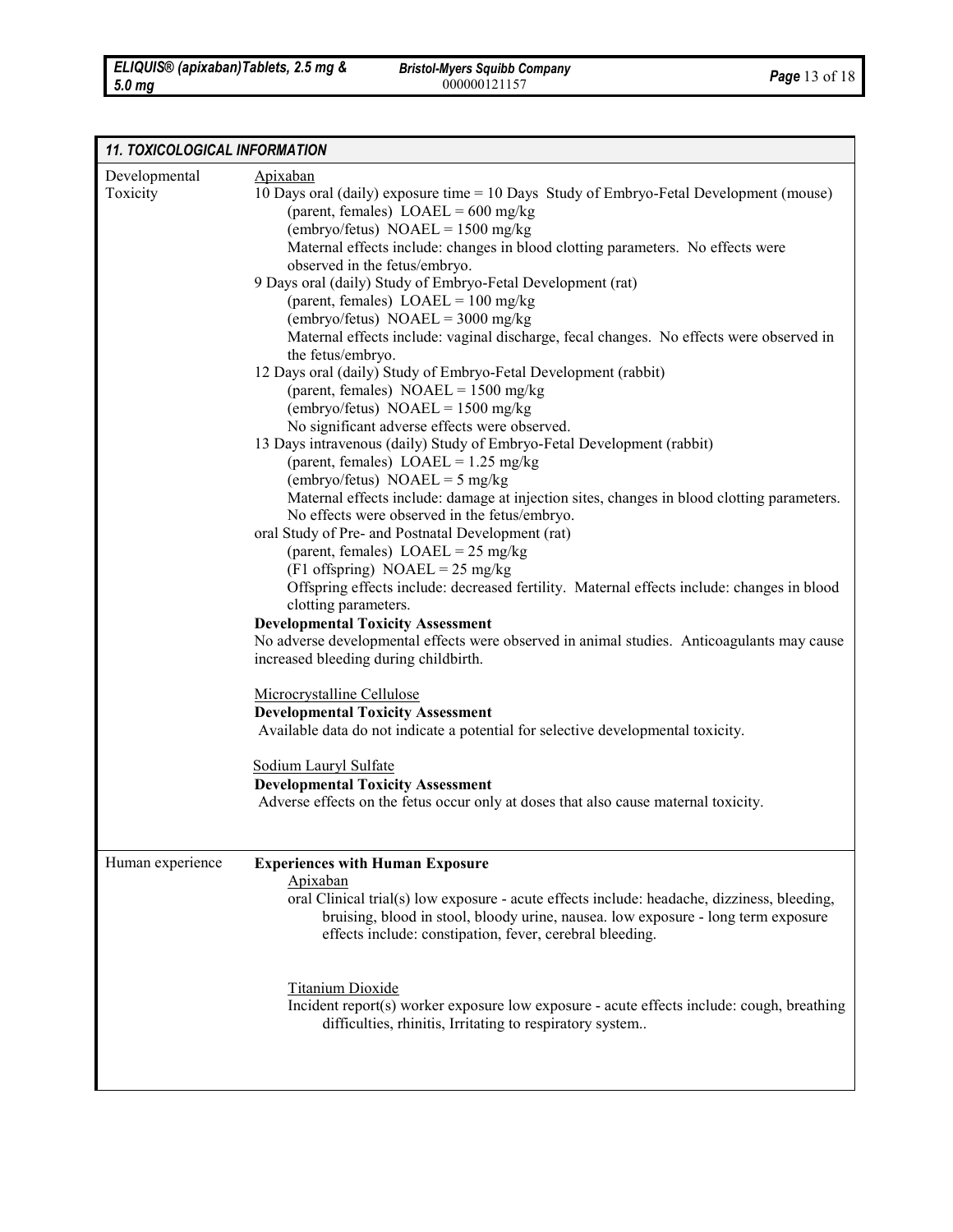| <b>11. TOXICOLOGICAL INFORMATION</b> |                                                                                                                                                                                                                                                      |  |
|--------------------------------------|------------------------------------------------------------------------------------------------------------------------------------------------------------------------------------------------------------------------------------------------------|--|
| <b>Target Organs</b>                 | Apixaban<br>blood                                                                                                                                                                                                                                    |  |
|                                      | <b>Magnesium Stearate</b><br>central nervous system, cardiovascular system                                                                                                                                                                           |  |
|                                      | Hydroxypropyl Methylcellulose<br>Eyes                                                                                                                                                                                                                |  |
|                                      | <b>Titanium Dioxide</b><br>lungs                                                                                                                                                                                                                     |  |
| Symptoms                             | Apixaban<br>See "Human Experience".                                                                                                                                                                                                                  |  |
|                                      | Microcrystalline Cellulose<br>labored respiration, noisy respiration, chest pain, breathing difficulties, shortness of breath,<br>lung inflammation                                                                                                  |  |
|                                      | Sodium Lauryl Sulfate<br>nausea, vomiting, diarrhoea, dryness and cracking of skin, rash, redness and swelling of skin<br>and eyes, breathing difficulties, cough, chest pain, congestion, burning, laryngitis                                       |  |
|                                      | <b>Magnesium Stearate</b><br>redness and swelling of eyes, skin flushing, nausea, vomiting, diarrhoea, dehydration, lowered<br>blood pressure, cardiac irregularities, CNS depression, respiratory disorder, paralysis                               |  |
| Pharmacokinetics/<br>Toxicokinetics  | Apixaban<br>Absorption: Not available<br>Distribution: Not available<br>Metabolism: Not available<br>Elimination: Half-life = $12$ Hour(s) (Human).                                                                                                  |  |
| Other Toxicity<br>Information        | <b>Other Toxicity Tests</b><br>Apixaban<br>Telemetry Study (dog) : intravenous = $1.25 - 4$ mg/kg No significant adverse effects were<br>observed. No significant cardiovascular or hemodynamic effects noted.<br>Phototoxicity: In vitro = negative |  |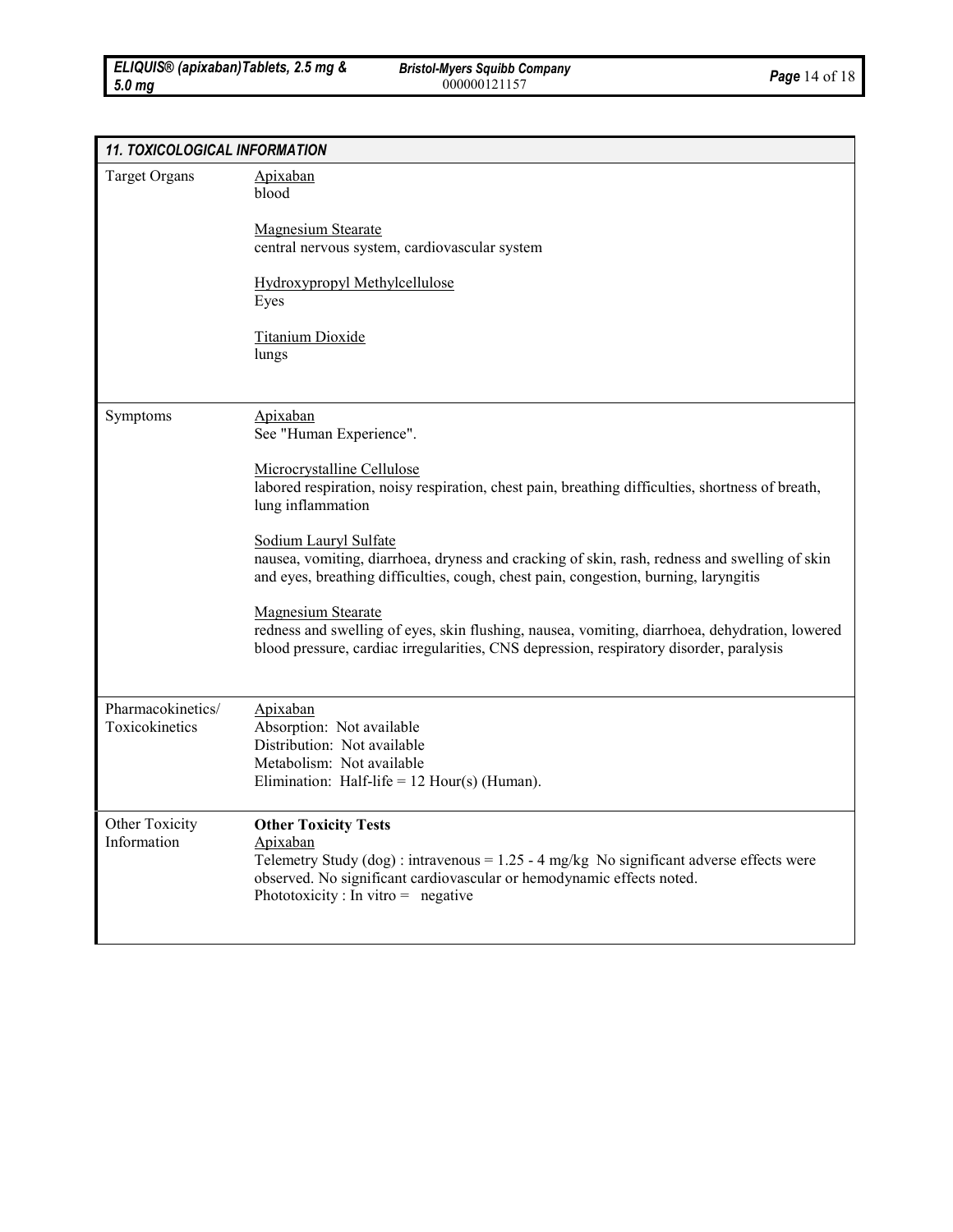*Bristol-Myers Squibb Company*

| <b>12. ECOLOGICAL INFORMATION</b>                              |                                                                                         |  |
|----------------------------------------------------------------|-----------------------------------------------------------------------------------------|--|
| <b>Ecotoxicity effects</b>                                     |                                                                                         |  |
| <b>Acute Toxicity to Fish</b>                                  |                                                                                         |  |
| Sodium Lauryl Sulfate                                          |                                                                                         |  |
| LC50 (Pimephales promelas (fathead minnow), 96 H) : 10.2 mg/l. |                                                                                         |  |
| LC50 (Oncorhynchus mykiss (rainbow trout), 96 H) : 4.6 mg/l.   |                                                                                         |  |
| <b>Acute Toxicity to Aquatic Invertebrates</b>                 |                                                                                         |  |
| Sodium Lauryl Sulfate                                          |                                                                                         |  |
| EC50 (Daphnia, 48 H) : 1.8 mg/l.                               |                                                                                         |  |
| <b>Toxicity to aquatic plants</b>                              |                                                                                         |  |
| Apixaban                                                       |                                                                                         |  |
|                                                                | EC50 (Pseudokirchneriella subcapitata (formerly Selenastrum capricornutum)) : > 23 mg/l |  |
|                                                                | NOEC (Pseudokirchneriella subcapitata (formerly Selenastrum capricornutum)) : 3.6 mg/l  |  |
| Sodium Lauryl Sulfate                                          |                                                                                         |  |
|                                                                | EC50 (Scenedesmus subspicatus, 72 H) : 53 mg/l                                          |  |
| <b>Toxicity to microorganisms</b>                              |                                                                                         |  |
| Apixaban                                                       |                                                                                         |  |
| Respiration inhibition, EC50 : > 1,000 mg/l                    |                                                                                         |  |
| Sodium Lauryl Sulfate                                          |                                                                                         |  |
|                                                                | EC50 (Photobacterium phosphoreum, 5 Minute) : 1.19 mg/l                                 |  |
| Chronic toxicity to fish                                       |                                                                                         |  |
| Apixaban                                                       |                                                                                         |  |
|                                                                | Early-life Stage LOEC (Pimephales promelas (fathead minnow)) : > 10 mg/l NOEC : 10 mg/l |  |
| Chronic toxicity to aquatic invertabrates                      |                                                                                         |  |
| Apixaban                                                       |                                                                                         |  |
| LOEC (Daphnia magna (Water flea)) : 23 mg/l                    |                                                                                         |  |
| NOEC (Daphnia magna (Water flea)) : 9.6 mg/l                   |                                                                                         |  |
|                                                                |                                                                                         |  |
| <b>Mobility</b>                                                | Not available                                                                           |  |
| Persistence and degradability                                  |                                                                                         |  |
| <b>Biodegradation</b>                                          |                                                                                         |  |
| Apixaban                                                       |                                                                                         |  |
|                                                                | Ready biodegradation : 0 %; Not readily biodegradable.                                  |  |
|                                                                |                                                                                         |  |
| Apixaban                                                       |                                                                                         |  |
| Koc (soil) : 12.2                                              |                                                                                         |  |
|                                                                |                                                                                         |  |
| <b>PBT</b> and vPvB Assessment:                                | Not available                                                                           |  |
|                                                                |                                                                                         |  |
| <b>13. DISPOSAL CONSIDERATIONS</b>                             |                                                                                         |  |
| Advice On Disposal And Packaging                               | Disposal should be in accordance with applicable regional, national and local           |  |
|                                                                | laws and regulations. Local regulations may be more stringent than regional             |  |
|                                                                | or national requirements. This information presented only applies to the                |  |
|                                                                | material as supplied.                                                                   |  |
| Other information                                              | This information presented only applies to the material as supplied.                    |  |

#### *14. TRANSPORT INFORMATION*

This material is not a dangerous good for the purpose of transportation.

#### *15. REGULATORY INFORMATION*

**United States of America**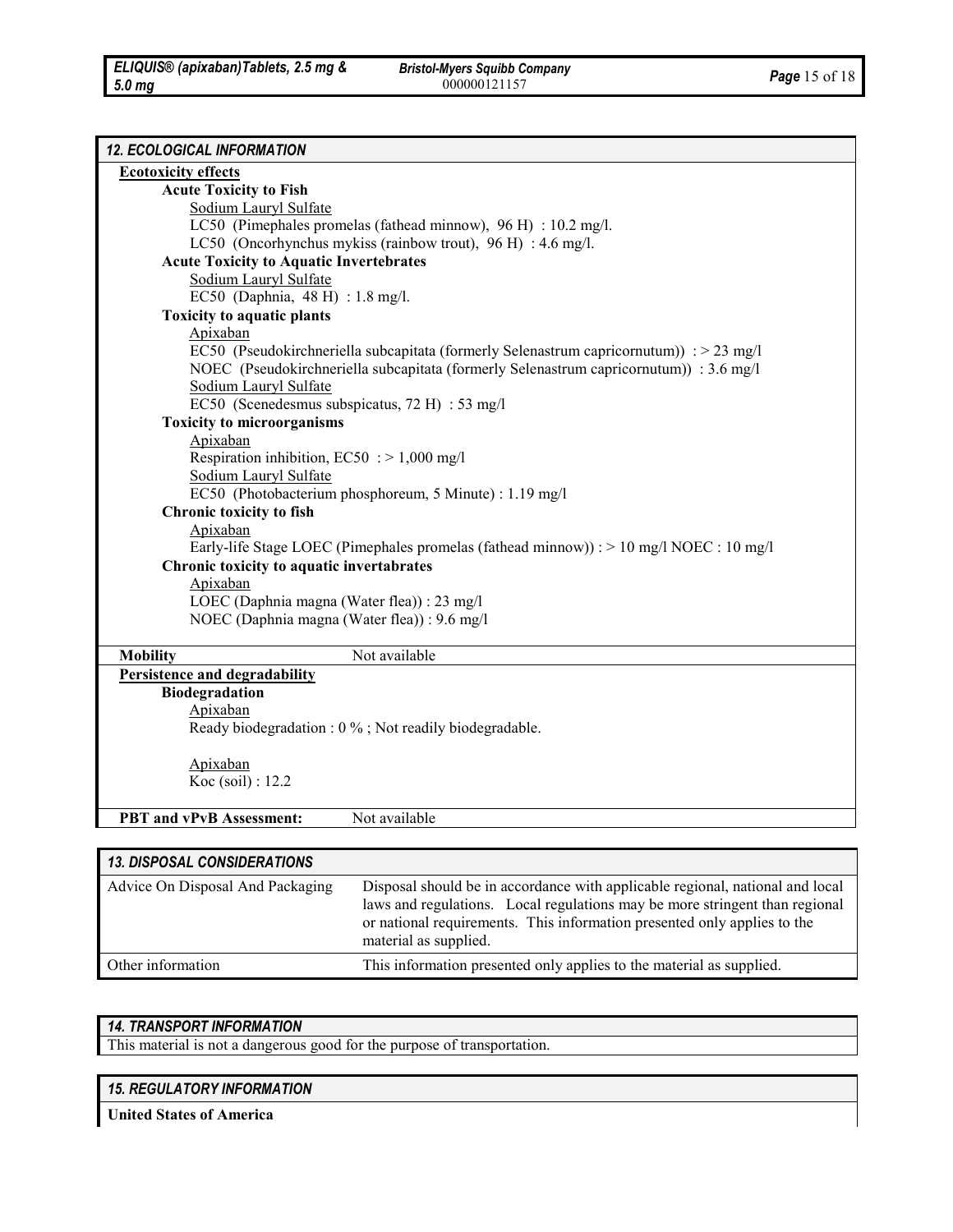*Bristol-Myers Squibb Company* <sup>000000121157</sup> *Page* <sup>16</sup> of <sup>18</sup>

| <b>15. REGULATORY INFORMATION</b>                 |                                                                                                                                                                                                                                                                                                                                                                                                                                                                  |  |  |  |  |  |
|---------------------------------------------------|------------------------------------------------------------------------------------------------------------------------------------------------------------------------------------------------------------------------------------------------------------------------------------------------------------------------------------------------------------------------------------------------------------------------------------------------------------------|--|--|--|--|--|
| 313 Toxic Release<br>Inventory                    | No components listed on the SARA 313 inventory.                                                                                                                                                                                                                                                                                                                                                                                                                  |  |  |  |  |  |
| <b>TSCA</b> Inventory                             | Not listed. Food, drug and cosmetic products are exempt from TSCA.                                                                                                                                                                                                                                                                                                                                                                                               |  |  |  |  |  |
| <b>EU Directive 1999/45/EC</b>                    |                                                                                                                                                                                                                                                                                                                                                                                                                                                                  |  |  |  |  |  |
|                                                   | <b>BULK MATERIAL</b>                                                                                                                                                                                                                                                                                                                                                                                                                                             |  |  |  |  |  |
| Symbol(s)                                         | Xn: Harmful<br>Xi: Irritant                                                                                                                                                                                                                                                                                                                                                                                                                                      |  |  |  |  |  |
| $R$ -phrase $(s)$                                 | R37: Irritating to respiratory system.<br>R40: Limited evidence of a carcinogenic effect.<br>inhalation<br>R48/22: Harmful: danger of serious damage to health by prolonged exposure if swallowed.                                                                                                                                                                                                                                                               |  |  |  |  |  |
| $S$ -phrase $(s)$                                 | S22: Do not breathe dust.<br>S36/37/39: Wear suitable protective clothing, gloves and eye/face protection.<br>S38: In case of insufficient ventilation, wear suitable respiratory equipment.<br>S45: In case of accident or if you feel unwell, seek medical advice immediately (show label<br>where possible).<br>S53: Avoid exposure - obtain special instructions before use.<br>S60: This material and its container must be disposed of as hazardous waste. |  |  |  |  |  |
| DRUG PRODUCT                                      |                                                                                                                                                                                                                                                                                                                                                                                                                                                                  |  |  |  |  |  |
| Classification                                    | Medicinal products are exempt from classification and labeling requirements under EU<br>Preparations Directive 1999/45/EC.                                                                                                                                                                                                                                                                                                                                       |  |  |  |  |  |
| Regulatory<br>Authorizations and<br>Restrictions: | Not available                                                                                                                                                                                                                                                                                                                                                                                                                                                    |  |  |  |  |  |

| <b>16. OTHER INFORMATION</b>                                        |                                                                                                |  |  |  |  |  |
|---------------------------------------------------------------------|------------------------------------------------------------------------------------------------|--|--|--|--|--|
| Text of Symbol(s), R-phrase(s) and H-code(s) mentioned in Section 3 |                                                                                                |  |  |  |  |  |
| H <sub>3</sub> 02<br>Harmful if swallowed.                          |                                                                                                |  |  |  |  |  |
| H311                                                                | Toxic in contact with skin.                                                                    |  |  |  |  |  |
| H315                                                                | Causes skin irritation.                                                                        |  |  |  |  |  |
| H318                                                                | Causes severe eye damage.                                                                      |  |  |  |  |  |
| H335                                                                | May cause respiratory irritation                                                               |  |  |  |  |  |
| H351                                                                | Suspected of causing cancer.                                                                   |  |  |  |  |  |
| H372                                                                | Causes damage to organs through prolonged or repeated exposure.                                |  |  |  |  |  |
| H413                                                                | May cause long lasting harmful effects to aquatic life.                                        |  |  |  |  |  |
| N                                                                   | Dangerous for the environment                                                                  |  |  |  |  |  |
| R21                                                                 | Harmful in contact with skin.                                                                  |  |  |  |  |  |
| R <sub>22</sub>                                                     | Harmful if swallowed.                                                                          |  |  |  |  |  |
|                                                                     | R36/37/38 Irritating to eyes, respiratory system and skin.                                     |  |  |  |  |  |
| R37                                                                 | Irritating to respiratory system.                                                              |  |  |  |  |  |
| R40                                                                 | Limited evidence of a carcinogenic effect.                                                     |  |  |  |  |  |
| R48/25                                                              | Toxic: danger of serious damage to health by prolonged exposure if<br>swallowed.               |  |  |  |  |  |
| R51/53                                                              | Toxic to aquatic organisms, may cause long-term adverse effects in the<br>aquatic environment. |  |  |  |  |  |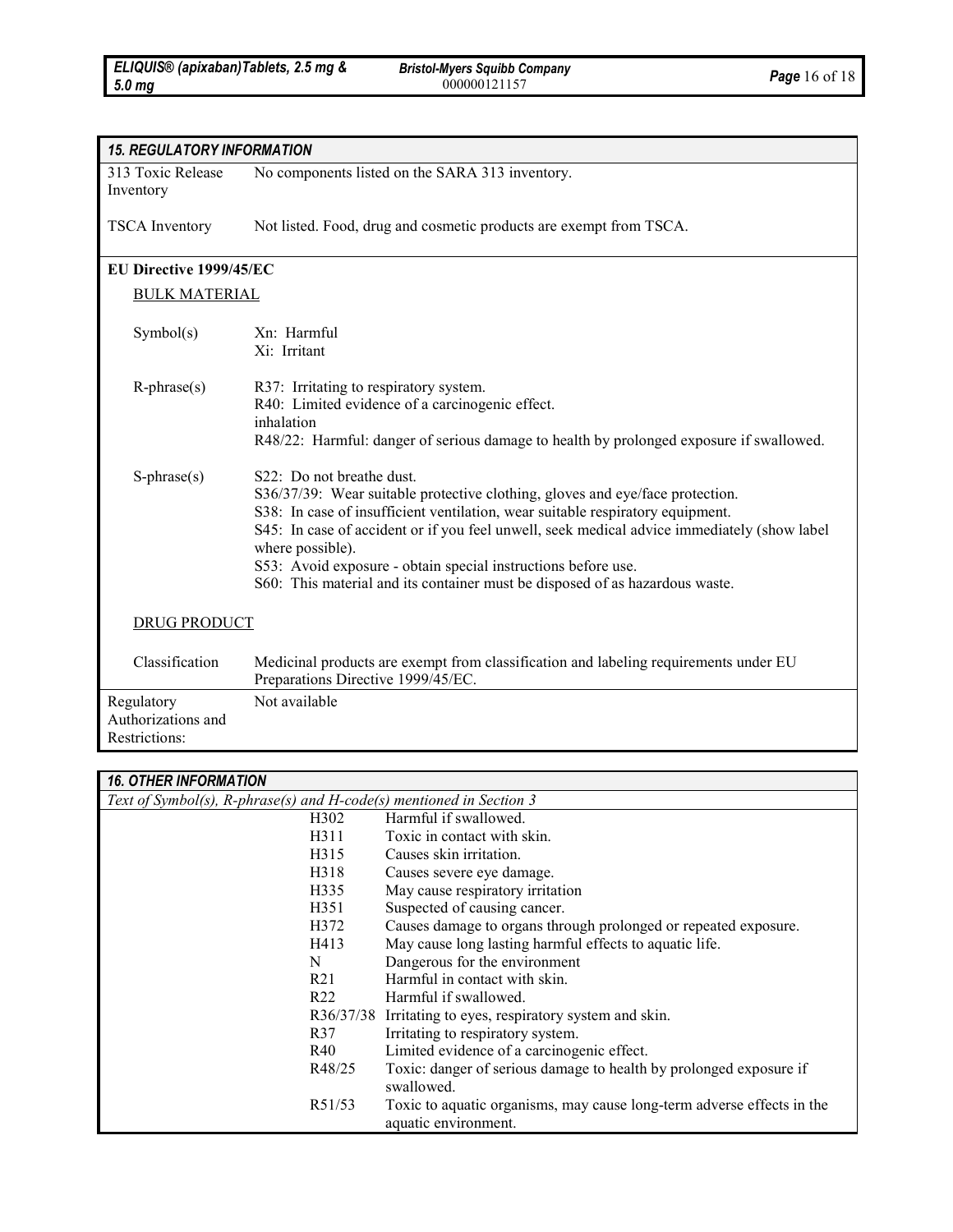|                                   | R53                                                                                | May cause long-term adverse effects in the aquatic environment. |                        |  |  |  |
|-----------------------------------|------------------------------------------------------------------------------------|-----------------------------------------------------------------|------------------------|--|--|--|
|                                   | T                                                                                  | Toxic                                                           |                        |  |  |  |
|                                   | Xi                                                                                 | <b>Irritant</b>                                                 |                        |  |  |  |
|                                   | X <sub>n</sub>                                                                     | Harmful                                                         |                        |  |  |  |
|                                   |                                                                                    |                                                                 |                        |  |  |  |
|                                   |                                                                                    |                                                                 |                        |  |  |  |
| Recommended Restrictions for Use: |                                                                                    |                                                                 |                        |  |  |  |
|                                   | Not available                                                                      |                                                                 |                        |  |  |  |
| SDS preparation information       |                                                                                    |                                                                 |                        |  |  |  |
| Prepared by                       | Research and Development Environment, Health and Safety 1-732-227-7380             |                                                                 |                        |  |  |  |
| Prepared on                       | 07.03.2013 DD/MM/YYYY                                                              |                                                                 |                        |  |  |  |
|                                   | This Safety Data Sheet has been revised. This data sheet contains changes from the |                                                                 |                        |  |  |  |
|                                   | previous version in section(s): 1, and 16.                                         |                                                                 |                        |  |  |  |
| Other information                 |                                                                                    |                                                                 |                        |  |  |  |
| <b>HMIS</b>                       | Health                                                                             |                                                                 | $2*$                   |  |  |  |
|                                   |                                                                                    | Flammability                                                    | Not Determined (ND)    |  |  |  |
|                                   | Reactivity                                                                         |                                                                 | Not Determined (ND)    |  |  |  |
|                                   | Personal protective equipment                                                      |                                                                 | See Section 8.         |  |  |  |
|                                   |                                                                                    |                                                                 |                        |  |  |  |
| <b>NFPA</b>                       |                                                                                    |                                                                 |                        |  |  |  |
|                                   | Health                                                                             | 2                                                               |                        |  |  |  |
|                                   | Fire                                                                               | ND                                                              | $\overline{\bf ND}$    |  |  |  |
|                                   | Reactivity                                                                         | ND                                                              | $\overline{\text{ND}}$ |  |  |  |
|                                   | Special                                                                            | <b>ND</b>                                                       | $\overline{2}$         |  |  |  |
|                                   |                                                                                    |                                                                 | $\rm ND$               |  |  |  |
|                                   |                                                                                    |                                                                 |                        |  |  |  |
|                                   |                                                                                    |                                                                 |                        |  |  |  |
|                                   |                                                                                    |                                                                 |                        |  |  |  |